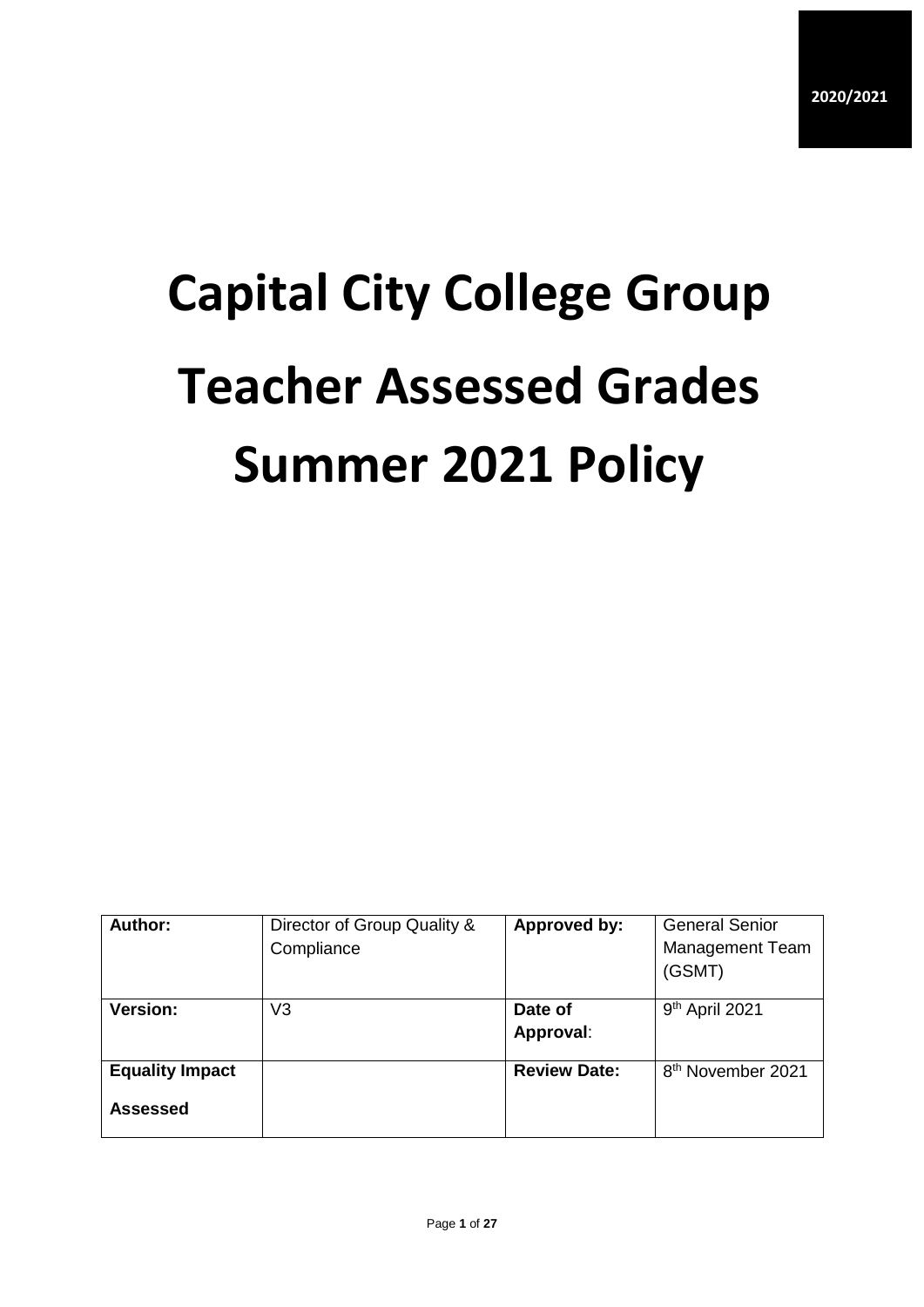## **Table of Contents**

| Senior Leadership Team, Deputy Directors and Heads of School, Heads of Quality & |
|----------------------------------------------------------------------------------|
| Teachers/ Chief Examiners/ Lead Internal Verifiers/ Curriculum Managers &        |
|                                                                                  |
|                                                                                  |
|                                                                                  |
|                                                                                  |
|                                                                                  |
|                                                                                  |
|                                                                                  |
|                                                                                  |
|                                                                                  |
| Appropriateness of evidence and balance of evidence in arriving at grades 10     |
|                                                                                  |
|                                                                                  |
| COMPARISON OF TEACHER ASSESSED GRADES TO RESULTS FOR PREVIOUS                    |
|                                                                                  |
| Reasonable adjustments and mitigating circumstances (special consideration)17    |
|                                                                                  |
|                                                                                  |
| RECORDING DECISIONS AND RETENTION OF EVIDENCE AND DATA  18                       |
|                                                                                  |
| CONFIDENTIALITY, MALPRACTICE AND CONFLICTS OF INTEREST  19                       |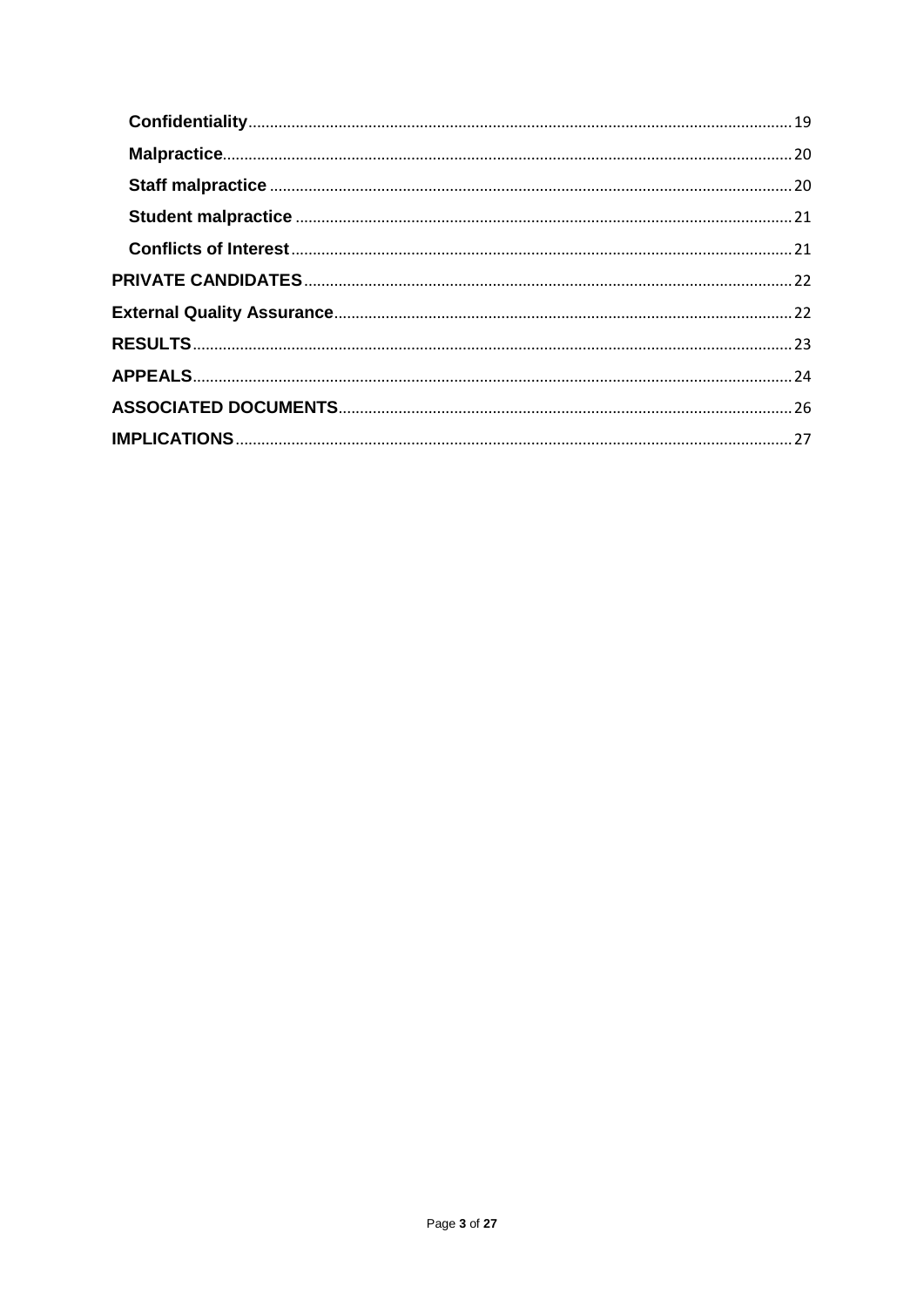## <span id="page-3-0"></span>**POLICY STATEMENT**

This policy outlines the main Teacher Assessed Grades processes and what staff need to do. It is a generic statement of policy that needs to be applied in context to subjects, programmes and qualification types at a local curriculum level.

Curriculum leaders across CCCG will agree Teacher Assessed Grades protocols for each Awarding Organisation subject and qualification type, which specify the details needed to meet Awarding Organisation requirements and meet the needs of the learners.

## <span id="page-3-1"></span>**PURPOSE**

The purpose of this policy is:

- 1. To ensure that teacher assessed grades are determined fairly, consistently, free from bias and effectively within and across departments.
- 2. To ensure the operation of effective processes with clear guidelines and support for staff.
- 3. To ensure that all staff involved in the processes clearly understand their roles and responsibilities.
- 4. To support teachers to take evidence-based decisions in line with Joint Council for Qualifications guidance.
- 5. To ensure the consideration of historical centre data in the process, and the appropriate decision making in respect of, teacher assessed grades.
- 6. To support a high standard of internal quality assurance in the allocation of teacher assessed grades.
- 7. To support our centre in meeting its obligations in relation to equality legislation.
- 8. To ensure our centre meets all requirements set out by the Department of Education, Ofqual, the Joint Council for Qualifications and awarding organisations for Summer 2021 qualifications.
- 9. To ensure the process for communicating to candidates and their parents/carers how they will be assessed is clear, in order to give confidence.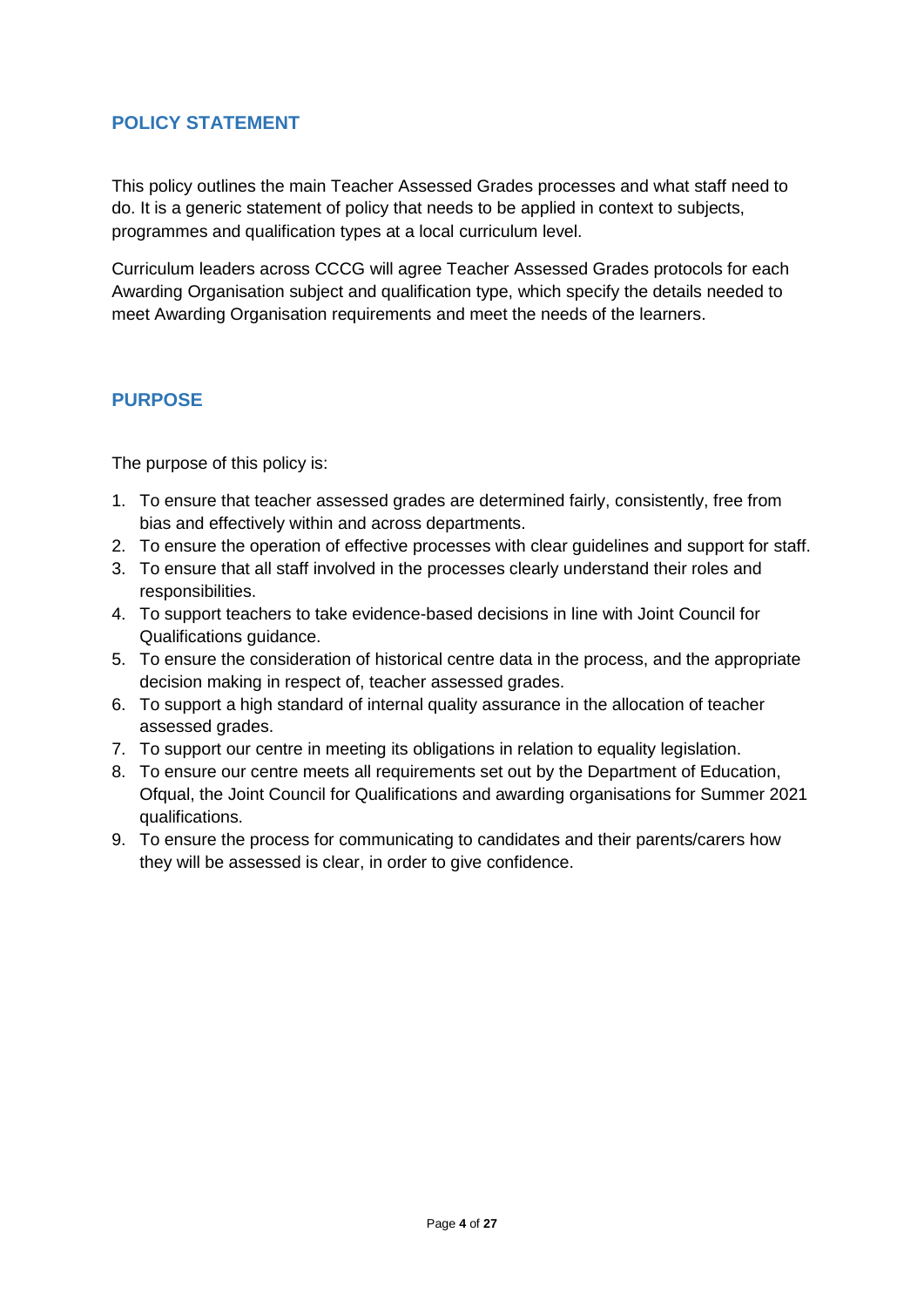## <span id="page-4-0"></span>**LEGISLATIVE CONTEXT**

On 4 January 2021, the Government announced that it was no longer fair for the Summer 2021 examination series for GCSE, A/AS Level, Project Qualifications and Advanced Extension Award in maths to go ahead due to the coronavirus (COVID-19) pandemic. The government set out its policy that centres will be submitting students' grades in a letter dated 25 February 2021 (*[Direction from the Secretary of State for Education to Ofqual's Chief](https://www.gov.uk/government/publications/direction-issued-to-ofqual)  [Regulator](https://www.gov.uk/government/publications/direction-issued-to-ofqual)*). JCQ and the awarding organisations have been working together to prepare guidance and information to support the provision of grades to students this summer by centres.

The following documents were considered in writing this Centre Teacher Assessed Grade (TAG) Policy:

- o [Guidance: Information for heads of centre, heads of department and teachers](https://www.gov.uk/government/publications/submission-of-teacher-assessed-grades-summer-2021-info-for-teachers/information-for-heads-of-centre-heads-of-department-and-teachers-on-the-submission-of-teacher-assessed-grades-summer-2021-html) on the [submission of teacher assessed grades: summer 2021,](https://www.gov.uk/government/publications/submission-of-teacher-assessed-grades-summer-2021-info-for-teachers/information-for-heads-of-centre-heads-of-department-and-teachers-on-the-submission-of-teacher-assessed-grades-summer-2021-html) Ofqual, 24 March 2021
- o [Guidance: Information for centres about making objective judgements in relation to](https://assets.publishing.service.gov.uk/government/uploads/system/uploads/attachment_data/file/970916/6749-4_Information_for_centres_about_making_objective_judgements.pdf)  [awarding qualifications in 2021,](https://assets.publishing.service.gov.uk/government/uploads/system/uploads/attachment_data/file/970916/6749-4_Information_for_centres_about_making_objective_judgements.pdf) Ofqual February 2021 (Ofqual/21/6749/4)
- o [Direction from the Secretary of State for Education to Ofqual's Chief Regulator,](https://www.gov.uk/government/publications/direction-issued-to-ofqual) Department for Education, 25 February 2021
- o [General Qualifications Alternative Awarding Framework,](https://assets.publishing.service.gov.uk/government/uploads/system/uploads/attachment_data/file/972545/6768-3_General_qualificatons_alternative_awarding_framework.pdf) Ofqual, 24 March 2021
- o [Interim Guidance for Centres Accepting Private Candidate Entries for GCSE, AS and A](https://www.jcq.org.uk/wp-content/uploads/2021/03/JCQ_Interim-Guidance-for-Private-Candidate-Centres.pdf)  [level qualifications in Summer 2021](https://www.jcq.org.uk/wp-content/uploads/2021/03/JCQ_Interim-Guidance-for-Private-Candidate-Centres.pdf) released on 15 March 2021 has been incorporated into the section on: Guidance for exam centres accepting Private Candidates.
- o [JCQ-Guidance-on-the-Determination-of-Grades-for-A-AS-Levels-and-GCSEs-Summer-](https://www.jcq.org.uk/wp-content/uploads/2021/03/JCQ-Guidance-on-the-Determination-of-Grades-for-A-AS-Levels-and-GCSEs-Summer-2021.pdf)[2021.](https://www.jcq.org.uk/wp-content/uploads/2021/03/JCQ-Guidance-on-the-Determination-of-Grades-for-A-AS-Levels-and-GCSEs-Summer-2021.pdf)
- o [JCQ-Guidance-for-Students-and-Parents-on-Summer-2021.](https://www.jcq.org.uk/wp-content/uploads/2021/03/JCQ-Guidance-for-Students-and-Parents-on-Summer-2021.pdf)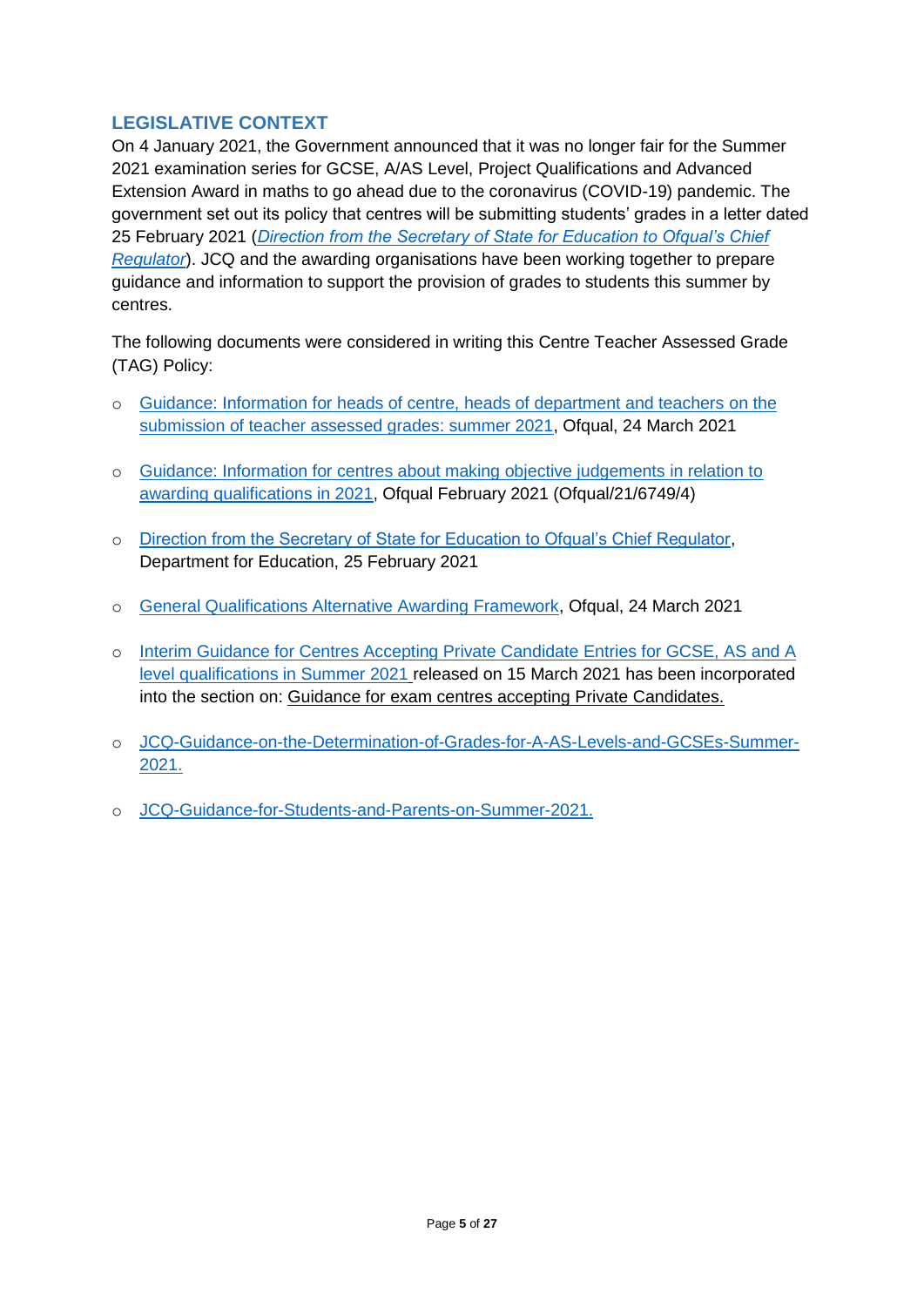### <span id="page-5-0"></span>**SCOPE**

The scope of the policy covers:

- o All Capital City College Group (CCCG) staff involved in the collation of assessment evidence, determination, collation and submission of grades for all General Qualifications (GQs) and Vocational & Technical Qualifications (VTQs).
- o All Capital City College Group (CCCG) students whose grades will be determined based on Teacher Assessed Grades in summer 2021.

The policy is made of the following sub-sections:

- The roles and responsibilities of personnel within the college
- Training and support for staff and students
- The use of appropriate evidence to reach grades awarded
- The awarding of teacher assessed grades based on evidence
- The internal quality assurance process
- Comparison of teacher assessed grades to results from previous cohorts
- Access arrangements and special considerations
- Addressing disruption/differential lost learning (DLL)
- Objectivity
- Recording decisions and retention of evidence and data
- Authenticating evidence
- Confidentiality, malpractice and conflicts of interest
- External Quality Assurance
- Results
- Appeals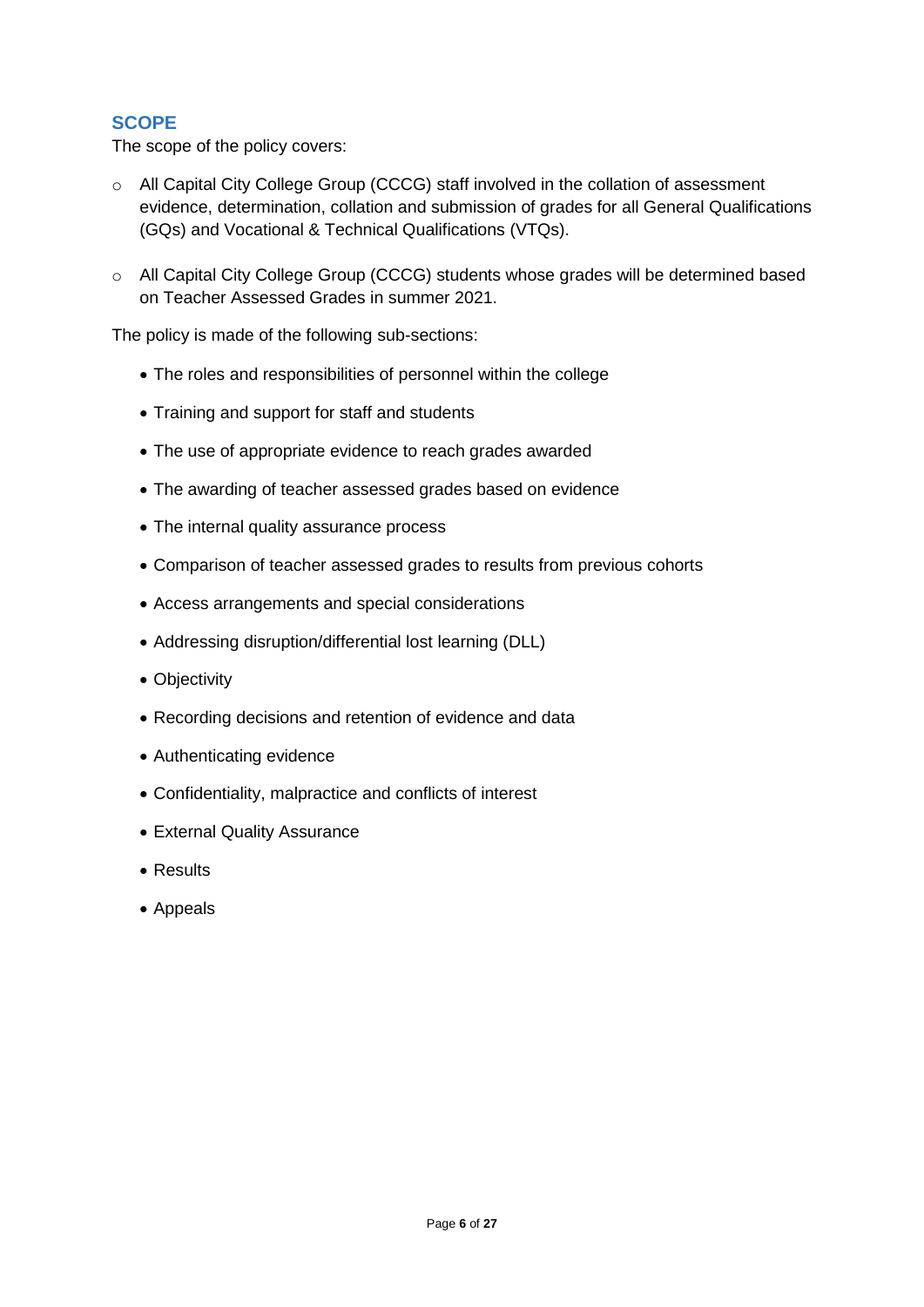## <span id="page-6-0"></span>**ROLES AND RESPONSIBILITIES**

#### <span id="page-6-1"></span>**Head of Centre (Executive Principal)**

- o The Head of Centre, (Executive Principal), will be responsible for approving our policy for determining teacher assessed grades.
- o Our Head of Centre has overall responsibility for Capital City College Group as an examinations centre and will ensure that clear roles and responsibilities of all staff are defined.
- o The Head of Centre will confirm that teacher assessed grade decisions represent the academic judgement made by teachers and that the checks in place ensure these align with the guidance on standards provided by awarding organisations.
- o The Head of Centre will ensure a robust internal quality assurance process has been produced and signed-off in advance of results being submitted.

#### <span id="page-6-2"></span>**Senior Leadership Team, Deputy Directors and Heads of School, Heads of Quality & Compliance**

- o Our Group Leadership Team (GTL), The Senior Management Team (SMT), Deputy Directors, Heads of Schools and Heads of Quality & Compliance will:
	- Provide training and support to our other staff.
	- Support the Head of Centre in the quality assurance of the final teacher assessed grades.
	- Ensure an effective approach within and across departments and authenticating the preliminary outcome from single teacher subjects.
	- Be responsible for ensuring staff have a clear understanding of the internal and external quality assurance processes and their role within it.
	- Ensure that all teachers within their department make consistent judgements about student evidence in deriving a grade.
	- Ensure all staff conduct assessments under the appropriate levels of control with reference to guidance provided by the Joint Council for Qualifications [\(Appendix](https://fecollegeslondon.sharepoint.com/:b:/r/sites/centralservices/Quality/Teacher%20Assessed%20Grade%202021/3.%20CCCG%20Documents/CCCG%20TAG%20Policy/2.%20Appendix_1_JCQ-Guidance-on-the-Determination-of-Grades-for-A-AS-Levels-and-GCSEs-Summer-2021%20(1).pdf?csf=1&web=1&e=JyJdf6)  [1\)](https://fecollegeslondon.sharepoint.com/:b:/r/sites/centralservices/Quality/Teacher%20Assessed%20Grade%202021/3.%20CCCG%20Documents/CCCG%20TAG%20Policy/2.%20Appendix_1_JCQ-Guidance-on-the-Determination-of-Grades-for-A-AS-Levels-and-GCSEs-Summer-2021%20(1).pdf?csf=1&web=1&e=JyJdf6).
	- Ensure teachers have the information required to make accurate and fair judgments.
	- Ensure that a Head of Department Checklist is completed for each qualification that they are submitting [\(Appendix 10\)](https://fecollegeslondon.sharepoint.com/:w:/r/sites/centralservices/Quality/Teacher%20Assessed%20Grade%202021/3.%20CCCG%20Documents/CCCG%20TAG%20Policy/11.%20Appendix%2010-JCQ-Guidance-Head-of-Department-checklist.docx?d=web916d42ae0c42edaa2137ee1c5b1648&csf=1&web=1&e=hh105O).
	- Ensure that students and their parents/guardians are aware of the assessment process [\(Appendix 11\)](https://fecollegeslondon.sharepoint.com/:b:/r/sites/centralservices/Quality/Teacher%20Assessed%20Grade%202021/3.%20CCCG%20Documents/CCCG%20TAG%20Policy/12.%20Appendix-11-JCQ-Guidance-for-Students-and-Parents-on-Summer-2021.pdf?csf=1&web=1&e=lWv3LK)

#### <span id="page-6-3"></span>**Teachers/ Chief Examiners/ Lead Internal Verifiers/ Curriculum Managers & Leaders/ Specialist Teachers/ SENCo**

- $\circ$  Our teachers, chief examiners, lead internal verifiers, curriculum managers/leaders, specialist teachers and SENCo will:
	- Ensure they conduct assessments under our centre's appropriate levels of control and have sufficient evidence, in line with this Centre Policy and guidance from the Joint Council for Qualifications, to provide teacher assessed grades for each student they have entered for a qualification.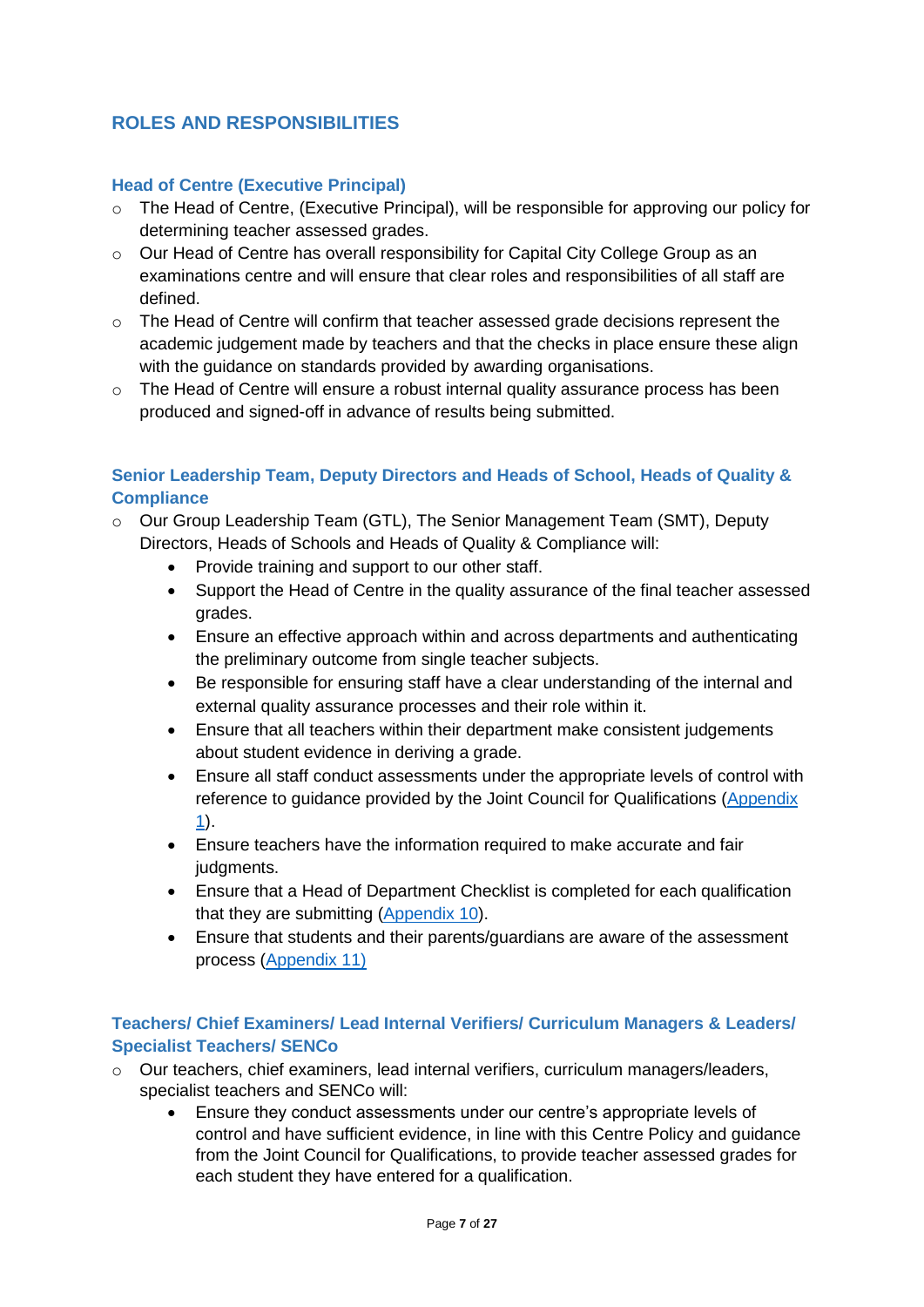- Ensure that the teacher assessed grade they assign to each student is a fair, valid and reliable reflection of the assessed evidence available for each student.
- Make judgements based on what each student has been taught and what they have been assessed on, as outlined in the section on grading in the main JCQ guidance [\(Appendix 1\)](https://fecollegeslondon.sharepoint.com/:b:/r/sites/centralservices/Quality/Teacher%20Assessed%20Grade%202021/3.%20CCCG%20Documents/CCCG%20TAG%20Policy/2.%20Appendix_1_JCQ-Guidance-on-the-Determination-of-Grades-for-A-AS-Levels-and-GCSEs-Summer-2021%20(1).pdf?csf=1&web=1&e=JyJdf6) and accompanying guidance**.**
- Produce an Assessment Record for each subject cohort, that includes the nature of the assessment evidence being used, the level of control for assessments considered, and any other evidence that explains the determination of the final teacher assessed grades [\(Appendix 2\)](https://fecollegeslondon.sharepoint.com/:w:/r/sites/centralservices/Quality/Teacher%20Assessed%20Grade%202021/3.%20CCCG%20Documents/CCCG%20TAG%20Policy/3.%20Appendix_2_Summer-2021-JCQ-Guidance-Assessment-Evidence-Form-template.docx?d=we51bd7c973d94917b7178fe99ea09480&csf=1&web=1&e=fawxlj).
- Any necessary variations for individual students will also be recorded [\(Appendix](https://fecollegeslondon.sharepoint.com/:w:/r/sites/centralservices/Quality/Teacher%20Assessed%20Grade%202021/3.%20CCCG%20Documents/CCCG%20TAG%20Policy/4.%20Appendix_%203_Summer-2021-JCQ-Guidance-Assessment-Record-Variations%20for%20Individual%20Students.docx?d=waf5316a6646541b7a77d1744582036da&csf=1&web=1&e=Ld6RhV) [3\)](https://fecollegeslondon.sharepoint.com/:w:/r/sites/centralservices/Quality/Teacher%20Assessed%20Grade%202021/3.%20CCCG%20Documents/CCCG%20TAG%20Policy/4.%20Appendix_%203_Summer-2021-JCQ-Guidance-Assessment-Record-Variations%20for%20Individual%20Students.docx?d=waf5316a6646541b7a77d1744582036da&csf=1&web=1&e=Ld6RhV).
- Securely store and be able to retrieve sufficient evidence to justify their decisions.

#### <span id="page-7-0"></span>**Examinations Officers**

- o Our Examinations Officers will:
	- Ensure that all learners are registered with the awarding organisations in line with JCQ and awarding organisation requirements.
	- Be responsible for putting mitigating plans in place for all staff who declare a conflict of interest
	- Be responsible for the administration of our final teacher assessed grades and for managing the post-results services.

#### <span id="page-7-1"></span>**Director of Management Information Systems**

- o Our Director of Management Information will:
	- Be responsible for the provision and quality checks of previous performance data
	- Support the Head of Centre by providing Teacher Assessed Grade performance data for different groups of students and comparing them with previous performances.

## <span id="page-7-2"></span>**Director of Group Quality & Compliance**

- o Our Director of Group Quality & Compliance will:
	- Support the Head of Centre with their roles and responsibilities
	- Manage the Appeals Process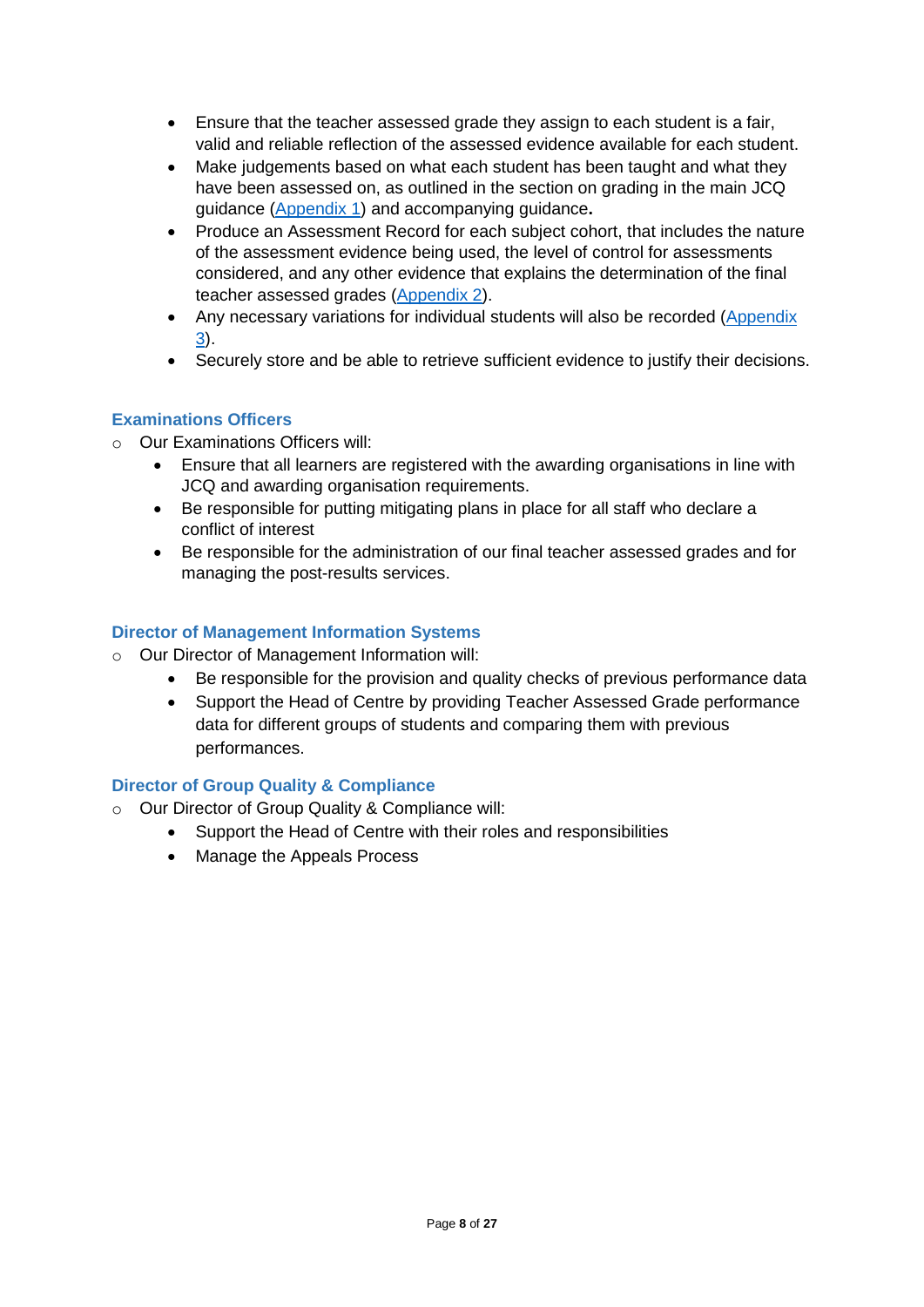## <span id="page-8-0"></span>**KEY DATES**

| 22 <sup>nd</sup> March to 22 <sup>nd</sup> April 2021 | Entry amendment window opens for Centres                                                                 |
|-------------------------------------------------------|----------------------------------------------------------------------------------------------------------|
| 22 <sup>nd</sup> March to 1 <sup>st</sup> April 2021  | Teachers identify topics covered and assessment<br>evidence to support grading decisions                 |
| 26 <sup>th</sup> April to 4 <sup>th</sup> May 2021    | <b>Staff Training on Teacher Assessed Grades</b>                                                         |
| $5th$ May to 21 <sup>st</sup> May 2021                | Assessment window using additional support materials                                                     |
| $26th$ May - 18 <sup>th</sup> June 2021               | Internal moderation of grades awarded and window for<br>TAG submissions on Awarding Organisation portals |
| 18 <sup>th</sup> June 2021                            | Deadline for grade submission                                                                            |
| 18 <sup>th</sup> June to 16 <sup>th</sup> July 2021   | <b>External Quality Assurance by Awarding Organisations</b>                                              |
| 10 <sup>th</sup> August 2021                          | A level results day                                                                                      |
| 12 <sup>th</sup> August 2021                          | <b>GCSE</b> results day                                                                                  |
| $10^{th}$ Aug. to $7^{th}$ Sept. 2021                 | <b>Priority Appeals window</b>                                                                           |
| 10 <sup>th</sup> Aug. to end of Oct 2021              | Non-priority Appeals window                                                                              |

## <span id="page-8-1"></span>**TRAINING, SUPPORT AND GUIDANCE**

This section of our policy outlines the training, support and guidance that our centre will provide to those determining teacher assessed grades this year.

#### <span id="page-8-2"></span>**Training and support**

- o Teachers and managers involved in determining grades in our centre will attend training to help achieve consistency and fairness to all students.
- o Teachers and managers will engage fully with all training and support that has been provided by the Joint Council for Qualifications and the awarding organisations.
- o We will provide mentoring from experienced teachers to newly qualified teachers (NQTs) and teachers less familiar with assessment. Mentoring will also be provided for less experienced managers less familiar with assessment.
- o We will put in place additional internal reviews of teacher assessed grades for NQTs and other teachers as appropriate.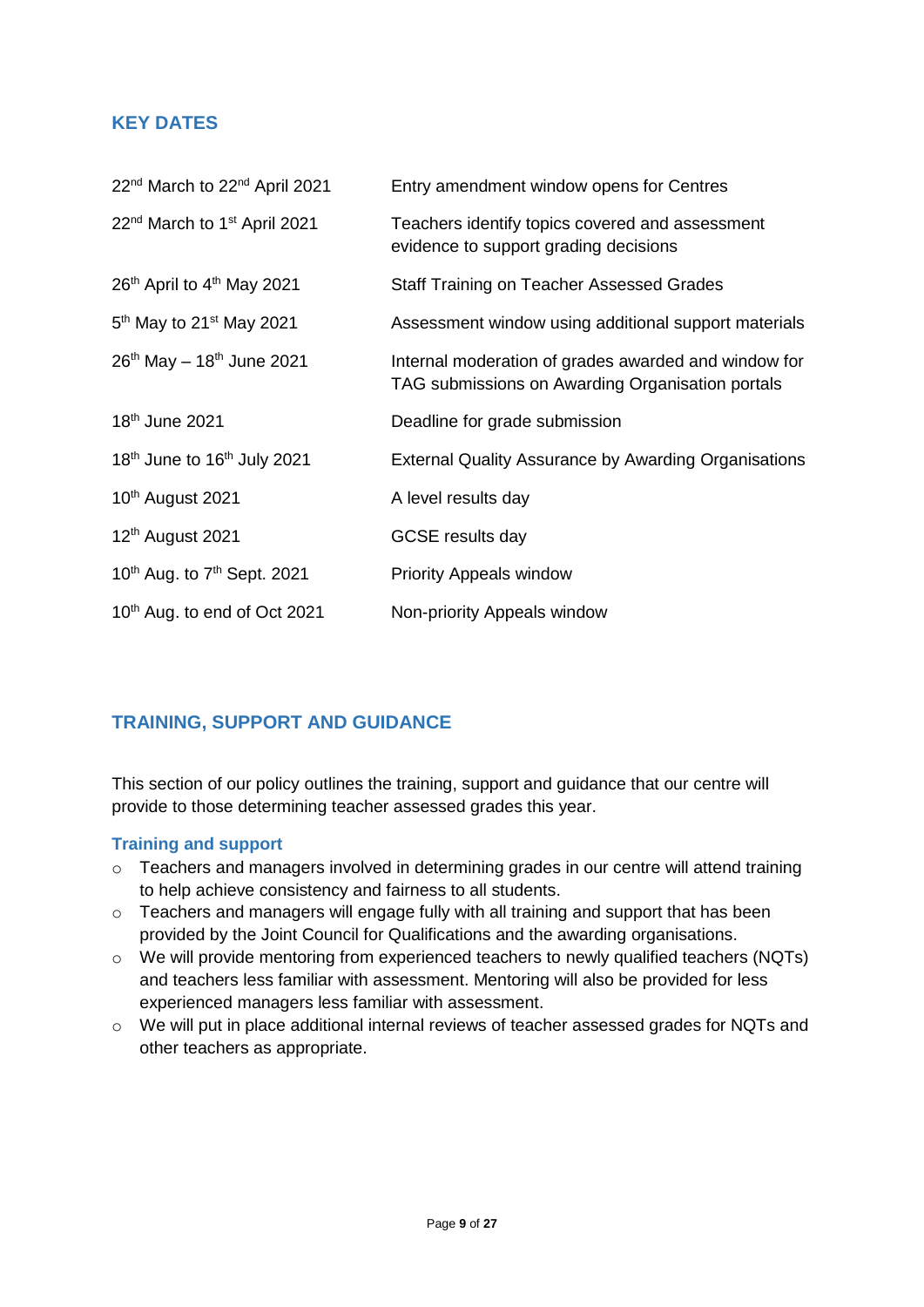## <span id="page-9-0"></span>**USE OF APPROPRIATE EVIDENCE**

#### <span id="page-9-1"></span>**Internally generated evidence**

- o Teachers making judgements will have regard for the Ofqual Head of Centre guidance on recommended evidence, and further guidance provided by awarding organisations.
- $\circ$  All candidate evidence used to determine teacher assessed grades, and associated documentation, will be retained and made available for the purposes of external quality assurance and appeals. Where the actual student work is not available, we shall present the assessment tasks, mark scheme and scores to the Awarding Organisations.
- o We will be using student work produced in response to assessment materials provided by our awarding organisation(s), including groups of questions, past papers or similar materials such as practice or sample papers.
- $\circ$  We will use non-exam assessment work (often referred to as coursework), even if this has not been fully completed.
- $\circ$  We will use student work produced in centre-devised tasks that reflect the specification, that follow the same format as awarding organisation materials, and have been marked in a way that reflects awarding organisation mark schemes.
- $\circ$  We will use substantial class or homework (including work that took place during remote learning).
- $\circ$  We will use internal tests and mock examinations taken by students over the course of study.
- $\circ$  We will use records of a student's capability and performance over the course of study in performance-based subjects such as music, drama and PE.

#### <span id="page-9-2"></span>**Additional Assessment Materials**

- o We will use additional assessment materials to give students the opportunity to show what they know, understand or can do in an area of content that has been taught but not yet assessed.
- o We will use additional assessment materials to give students an opportunity to show improvement, for example, to validate or replace an existing piece of evidence.
- $\circ$  We will use additional assessment materials to support consistency of judgement between teachers or classes by giving everyone in the same cohort the same task to complete.
- $\circ$  We will combine and/or remove elements of questions where, for example, a multi-part question includes a part which focuses on an element of the specification that hasn't been taught.

#### <span id="page-9-3"></span>**Appropriateness of evidence and balance of evidence in arriving at grades**

- o We will consider the level of control under which an assessment was completed, for example, whether the evidence was produced under high control and under supervision or at home.
- o We will ensure that we are able to authenticate the work as the student's own, especially where that work was not completed within the college.
- o We will consider the limitations of assessing a student's performance when using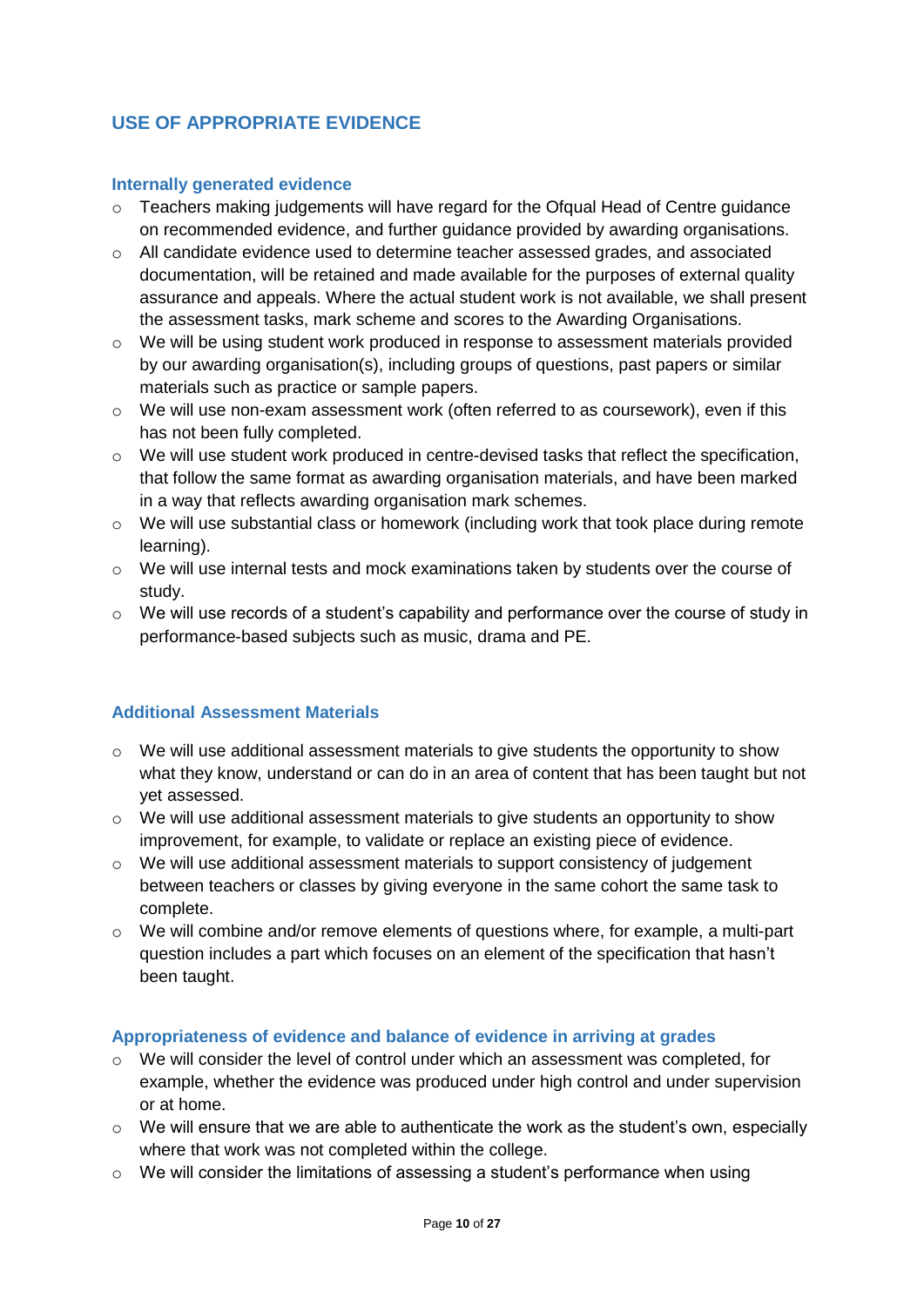assessments that have been completed more than once, or drafted and redrafted, where this is not a skill being assessed.

- $\circ$  We will consider the specification and assessment objective coverage of the assessment.
- o We will consider the depth and breadth of knowledge, understanding and skills assessed, especially higher order skills within individual assessments.

## <span id="page-10-0"></span>**DETERMINING TEACHER ASSESSED GRADES**

This section of our policy outlines the approach our centre will take to awarding teacher assessed grades.

- $\circ$  Our teachers will determine grades based on evidence which is commensurate with the standard at which a student is performing, i.e. their demonstrated knowledge, understanding and skills across the content of the course they have been taught. They will:
- o **Consider and identify what they have taught** the students (this may vary by teacher, by cohort and by centre/campus) and base their assessments and grades on topics taught (See [Appendix 2\)](https://fecollegeslondon.sharepoint.com/:w:/r/sites/centralservices/Quality/Teacher%20Assessed%20Grade%202021/3.%20CCCG%20Documents/CCCG%20TAG%20Policy/3.%20Appendix_2_Summer-2021-JCQ-Guidance-Assessment-Evidence-Form-template.docx?d=we51bd7c973d94917b7178fe99ea09480&csf=1&web=1&e=fawxlj)
	- All students will be informed of the evidence that will be used to reach their grades by their teachers.
	- All students will receive information about the additional assessment materials that will be used to reach the grade awarded from their teacher.
- o **Collect the evidence of the student performance**, potentially collected over the course of study, to make a holistic judgement of each student's performance on a range of evidence relating to the qualification's specification content they have been taught (See [Appendix 2\)](https://fecollegeslondon.sharepoint.com/:w:/r/sites/centralservices/Quality/Teacher%20Assessed%20Grade%202021/3.%20CCCG%20Documents/CCCG%20TAG%20Policy/3.%20Appendix_2_Summer-2021-JCQ-Guidance-Assessment-Evidence-Form-template.docx?d=we51bd7c973d94917b7178fe99ea09480&csf=1&web=1&e=fawxlj)
	- All students will receive the scores (or grades) they achieved for each piece of evidence used to reach their final grade from their teacher.
	- All evidence used to reach a grade must be retained and stored securely and made available as part of the quality assurance and/or appeals process.
- o **Evaluate the quality of the evidence** used to reach the grade awarded. Consideration should be given to the coverage of assessment objectives, content coverage, authenticity of evidence, levels of control and marking.
	- The final grade awarded to the students will remain confidential and must not be shared with the students.
	- Our teachers will record how the evidence was used to arrive at a fair and objective grade, which is free from bias.
	- Our teachers will produce an Assessment Record for each subject cohort and will share this with their Chief Examiner, Lead Internal Verifier and Assistant Principal [\(Appendix 2\)](https://fecollegeslondon.sharepoint.com/:w:/r/sites/centralservices/Quality/Teacher%20Assessed%20Grade%202021/3.%20CCCG%20Documents/CCCG%20TAG%20Policy/3.%20Appendix_2_Summer-2021-JCQ-Guidance-Assessment-Evidence-Form-template.docx?d=we51bd7c973d94917b7178fe99ea09480&csf=1&web=1&e=fawxlj).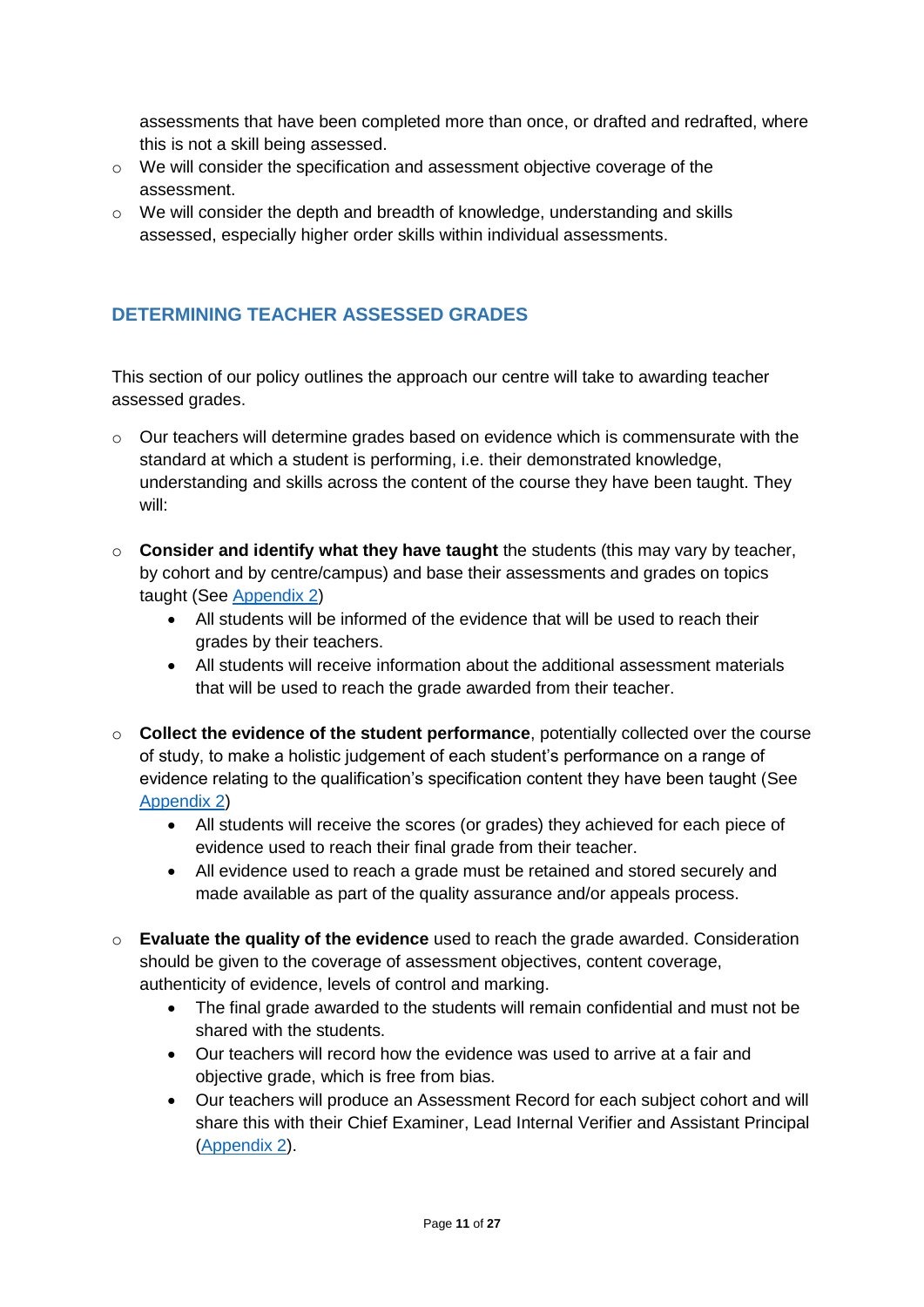- o **Establish whether the proposed range of evidence is appropriate for all students** in a class or cohort. Students must be told what evidence is going to be used, so that they have the opportunity to raise any genuine and valid concerns. It is recommended that any student's views are recorded and documented along with reasons for the final decision.
	- Some students may have missed a section of teaching due to valid reasons such as bereavement or long-term illness, or it may be the case that reasonable adjustments or access arrangements weren't in place for a particular assessment. Where such adjustments/arrangements weren't in place, teachers must consider whether to either:
		- i. use the evidence when assigning a grade on the basis that it is the most appropriate evidence available, and disregarding it would disadvantage the student – if this is the case, the impact must be accounted for at stage 5 (see below), and the rationale recorded; or
		- ii. use alternative evidence to replace assessments that are not appropriately representative of individual students' performance and if so, document decisions appropriately.
	- Any necessary variations for individual students will also be shared [\(Appendix 3\)](https://fecollegeslondon.sharepoint.com/:w:/r/sites/centralservices/Quality/Teacher%20Assessed%20Grade%202021/3.%20CCCG%20Documents/CCCG%20TAG%20Policy/4.%20Appendix_%203_Summer-2021-JCQ-Guidance-Assessment-Record-Variations%20for%20Individual%20Students.docx?d=waf5316a6646541b7a77d1744582036da&csf=1&web=1&e=Ld6RhV).
- o **Assign a grade based on a holistic, objective judgement** of the evidence of students' performance on the subject content taught. Consider the quality of the work in relation to the assessment materials used as well as the grade descriptors and grading exemplification available to help reach a final grade.
	- Decisions about potential must not factor in the students grades. Further guidance on marking holistic grading decisions is provided in [Appendix](https://fecollegeslondon.sharepoint.com/:b:/r/sites/centralservices/Quality/Teacher%20Assessed%20Grade%202021/3.%20CCCG%20Documents/CCCG%20TAG%20Policy/5.%20Appendix_4_Summer-2021-JCQ-Guidance-WorkedExamples.pdf?csf=1&web=1&e=4DrwBu) 4 and Appendix 8 to assist teachers making grading decisions.
	- For tiered GCSEs, your grade must reflect the tier of entry.
	- Reasonable adjustments for disabled students and access arrangements should have been in place when evidence was generated. Where they were not, centres should consider using other evidence or take it into account when coming to their judgement. Where appropriate, this should include input from relevant specialist teachers and other professionals and it must be appropriately recorded/documented.
	- *Grade descriptors* are general statements that give a high-level reflection of student performance characteristics. They are based on the assessment objectives for the relevant specification. Assessment objectives are found in the relevant subject specification. The grade descriptors apply to all awarding organisations (See [Appendix](https://fecollegeslondon.sharepoint.com/:b:/r/sites/centralservices/Quality/Teacher%20Assessed%20Grade%202021/3.%20CCCG%20Documents/CCCG%20TAG%20Policy/6.%20Appendix_5_Summer-2021-Grade-Descriptors-A-AS-Levels.pdf?csf=1&web=1&e=C4dWFr) 5 & [Appendix 6\)](https://fecollegeslondon.sharepoint.com/:b:/r/sites/centralservices/Quality/Teacher%20Assessed%20Grade%202021/3.%20CCCG%20Documents/CCCG%20TAG%20Policy/7.%20Appendix_6_Summer-2021-Grade-Descriptors-GCSE.pdf?csf=1&web=1&e=KsGeJ9).
	- The **grading exemplification** uses student responses from historical examination scripts (and other sources) to illustrate midgrade performance in previous summer series in which exams took place. The exemplification gives examples of the standards you will use to make grading judgements. Each awarding organisation has created grading exemplification specific for each specification and it should be used to reflect the specification a teacher has taught (see relevant awarding organisation and subject specific portal for details).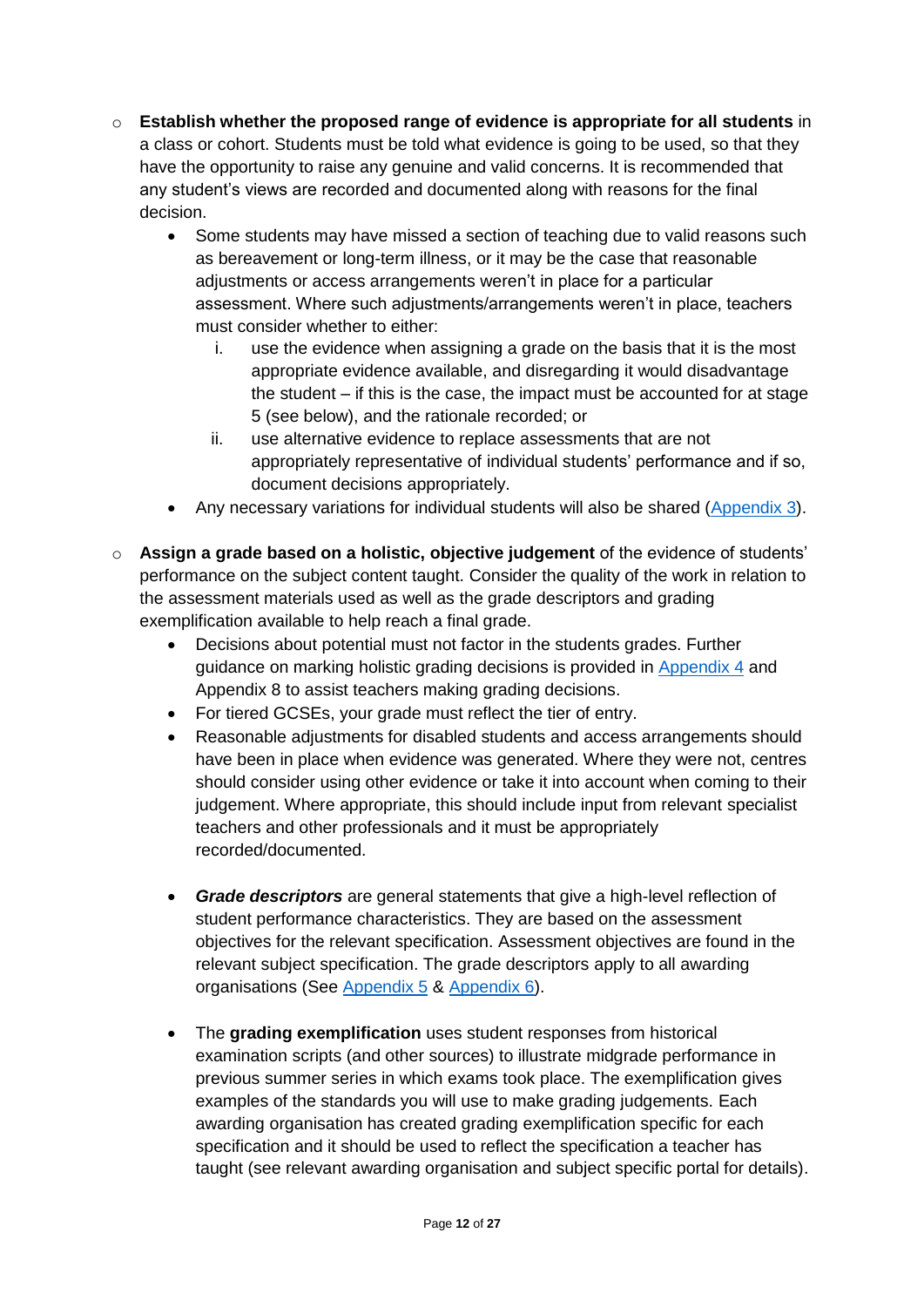- $\circ$  The evidence used to reach a grade will need to be internally moderated by another subject specialist teacher and the chief examiner/lead internal verifier (who must be a subject specialist) using the relevant document [\(Appendix 15\)](https://fecollegeslondon.sharepoint.com/:w:/r/sites/centralservices/Quality/Teacher%20Assessed%20Grade%202021/3.%20CCCG%20Documents/CCCG%20TAG%20Policy/16.%20Appendix%2015_AR3_Overall%20Grade%20Quality%20Assurance%20for%20GQs.docx?d=w64e6e2427bec4e34b2b608af0b28299d&csf=1&web=1&e=ovzlQO).
- o The Head of Department checklist will need to be completed and signed [\(Appendix 10\)](https://fecollegeslondon.sharepoint.com/:w:/r/sites/centralservices/Quality/Teacher%20Assessed%20Grade%202021/3.%20CCCG%20Documents/CCCG%20TAG%20Policy/11.%20Appendix%2010-JCQ-Guidance-Head-of-Department-checklist.docx?d=web916d42ae0c42edaa2137ee1c5b1648&csf=1&web=1&e=hh105O).

## <span id="page-12-0"></span>**INTERNAL QUALITY ASSURANCE**

This section of our policy outlines the approach our centre will take to ensure internal standardisation of teacher assessed grades, to ensure consistency, fairness and objectivity of decisions.

- o All teachers involved in deriving teacher assessed grades will read and understand this CCCG Teacher Assessed Grade 2021 Policy document.
- $\circ$  In subjects where there is more than one teacher and/or class in the department, we will ensure that our centre carries out an internal standardisation process. The relevant Assistant Principal will provide details of the teacher, internal moderator, the chief examiner, lead internal verifier and the relevant manager.
- o Where there is only one teacher involved in marking assessments and determining grades, then the output of this activity will be reviewed by an appropriate member of staff within the centre.
	- This will be by the curriculum leader who will work with the Director of Group Quality and Compliance to find an internal moderator from another Centre or College.
- $\circ$  The following documents will be used as part of the internal quality assurance process:
	- *AR2 – Additional Assessment Quality Assurance for GQs*: This will be used to internally moderate each additional assessment using the awarding organisation support materials [\(Appendix 14\)](https://fecollegeslondon.sharepoint.com/:w:/r/sites/centralservices/Quality/Teacher%20Assessed%20Grade%202021/3.%20CCCG%20Documents/CCCG%20TAG%20Policy/15.%20Appendix_14_AR2_Additional%20Assessment%20Quality%20Assurance%20for%20GQs.docx?d=wdb1956c4396b4f72831edc99f57fae7c&csf=1&web=1&e=3pB1Ea).
	- *AR3 – Overall Grade Quality Assurance for GQs*: This will be used to internally moderate the overall grades awarded to students based on the assessment evidence used to reach the grade [Appendix 15\)](https://fecollegeslondon.sharepoint.com/:w:/r/sites/centralservices/Quality/Teacher%20Assessed%20Grade%202021/3.%20CCCG%20Documents/CCCG%20TAG%20Policy/16.%20Appendix%2015_AR3_Overall%20Grade%20Quality%20Assurance%20for%20GQs.docx?d=w64e6e2427bec4e34b2b608af0b28299d&csf=1&web=1&e=ovzlQO).
- o All teachers and internal moderators are provided with training and support to ensure they take a consistent approach to:
	- Arriving at teacher assessed grades
	- Marking of evidence
	- Reaching a holistic grading decision
	- Applying the use of grading support and documentation
- $\circ$  The Assessment Record will form the basis of internal standardisation and discussions across teachers to agree the awarding of teacher assessed grades.
- $\circ$  Where necessary, we will review and reflect on individual grading decisions to ensure alignment with the standards as outlined by our awarding organisation(s).
- o We will conduct internal standardisation across all grades.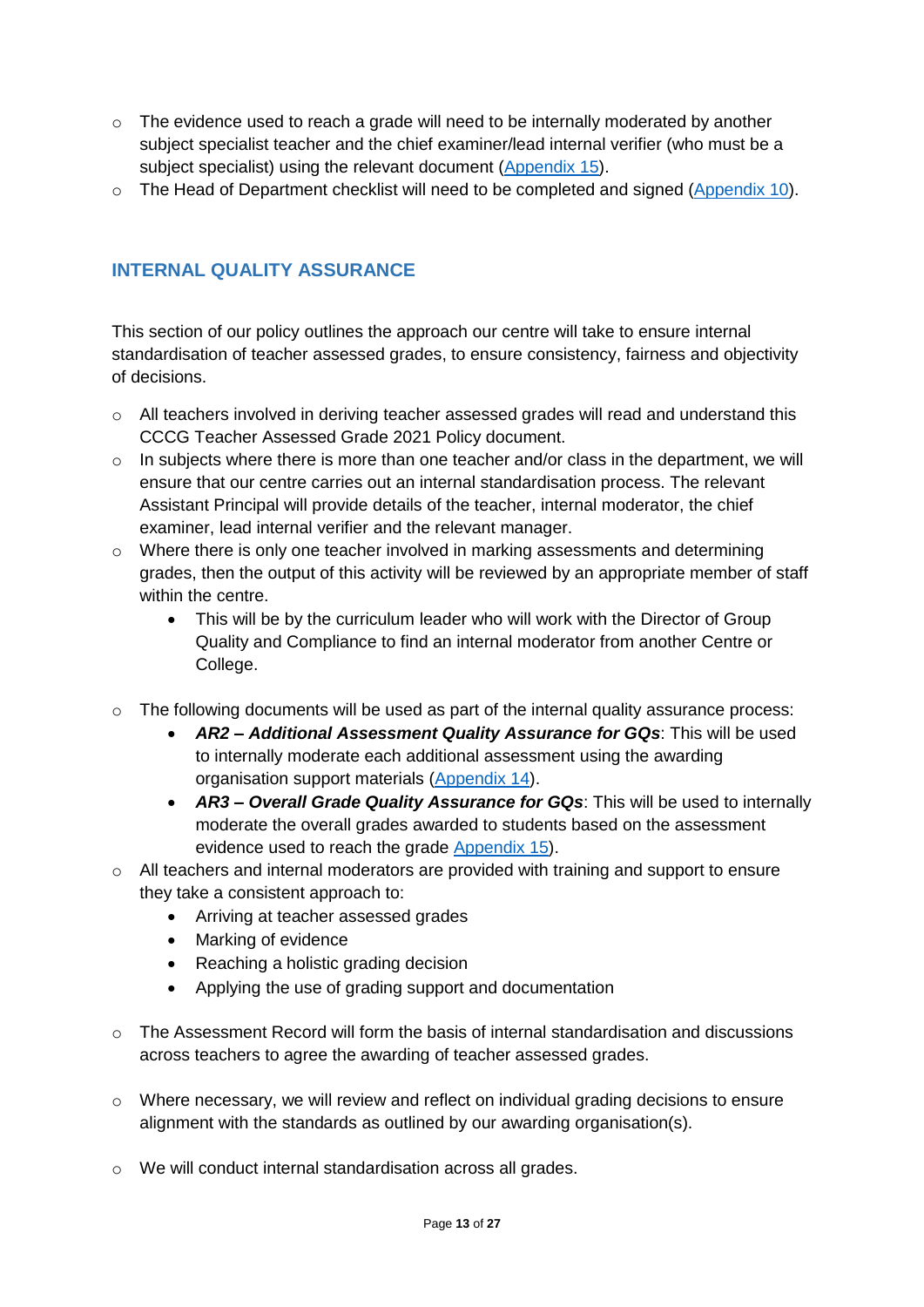- As a rule of thumb, a minimum of 10% or 3 students (whichever one is highest) randomly selected by the chief examiner/lead internal verifier for **each grade** (A\* - U for A levels, 9-1 for GCSES and Distinction/Merit/Pass for VTQs where applicable) will be presented for internal moderation for each subject and teacher at each centre/campus (AR3 forms to be completed for each sampled student – [Appendix 15\)](https://fecollegeslondon.sharepoint.com/:w:/r/sites/centralservices/Quality/Teacher%20Assessed%20Grade%202021/3.%20CCCG%20Documents/CCCG%20TAG%20Policy/16.%20Appendix%2015_AR3_Overall%20Grade%20Quality%20Assurance%20for%20GQs.docx?d=w64e6e2427bec4e34b2b608af0b28299d&csf=1&web=1&e=ovzlQO).
- For NQT's or teachers new to assessment a 100% sample and grade verification will be carried out
- Where internal standardisation identifies teacher grades which are inaccurate (overly lenient, harsh or where the evidence does not support the grade) 100% of the teachers cohort will be subjected to internal standardisation.
- Malpractice investigations will be carried out in all cases where intentional, negligent or accidental malpractice is suspected and based on the JCQ guidelines.
- o All the final grades will be collated on ProMonitor using a secure page that is not accessible to students. The teacher (assessor), moderator/lead internal verifier/chief examiner will be involved in presenting the grades.
- o Where appropriate, individual grade decisions will be amended by the Chief Examiner to ensure alignment with the standards as outlined by the awarding organisation(s).
- $\circ$  The final grades submitted will be those presented by the Chief Examiner. The Chief Examiner will take full responsibility for their accuracy and validity.
- $\circ$  In respect of equality legislation, consideration will be given to the range of evidence for students of different protected characteristics that are included in our internal standardisation.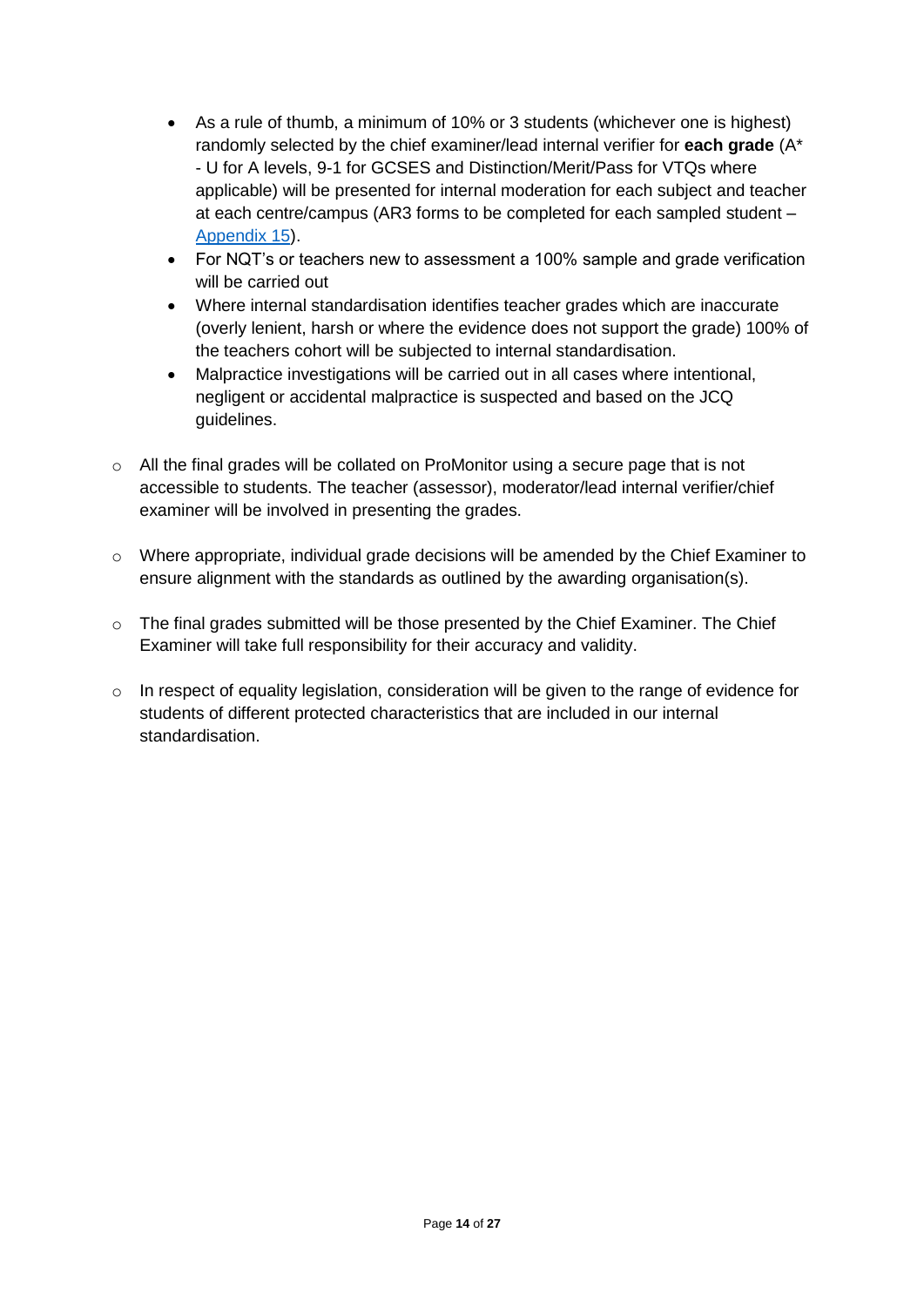## <span id="page-14-0"></span>**COMPARISON OF TEACHER ASSESSED GRADES TO RESULTS FOR PREVIOUS COHORTS**

This section of our policy gives details of our internal process to ensure a comparison of teacher assessed grades at qualification level to results for previous cohorts in our centre taking the same qualification.

- $\circ$  The Director of MIS will compile information on the grades awarded to our students in past June series in which exams took place (e.g. 2017 - 2019) and cross reference it with the Awarding Organisation data. Any variations will be shared with the awarding organisation.
- o The Chief Examiner/Lead Internal Verifier and relevant Assistant Principal will consider the size of our cohort from year to year, the stability of our centre's overall grade outcomes from year to year and both subject and centre level variation in our outcomes during the internal quality assurance process.
- o The Chief Examiner/Lead Internal Verifier and relevant Assistant Principal will prepare a succinct narrative on the outcomes of the review against historic data which, in the event of significant divergence from the qualifications-levels profiles attained in previous examined years, which address the reasons for this divergence. This commentary will be available for subsequent review during the QA process.
- o In the event that our initial teacher assessed grades for a qualification are viewed as overly lenient or harsh compared to results in previous years we shall take the following approach to review the grades:
	- 1. The Director of MIS will compile historical data giving appropriate regard to potential mixtures of A\*-G and 9-1 grades in GCSEs. Where required, we will use the Ofqual guidance to convert legacy grades into the new 9 to 1 scale.
	- 2. The Chief Examiner/Lead Internal Verifier and relevant Assistant Principal will bring together other data sources that will help to quality assure the grades we intend to award in 2021.
	- 3. The relevant Assistant Principals will present circumstances such as new teachers on the course, a change of curriculum delivery and assessments, a change in qualifications on entry and average point scores and specific class or cohort profiles which may have affected the overall results.
	- 4. The Director of Group Quality and Compliance and the Head of Centre will review the evidence below to determine if further moderation is to be carried out by the Chief Examiner supported by the relevant Assistant Principal.
		- o The Chief Examiners commentary and rationale explaining the variation accompanied by the relevant internal moderation and quality assurance documents.
		- o The relevant Assistant Principal's commentary about the factors which may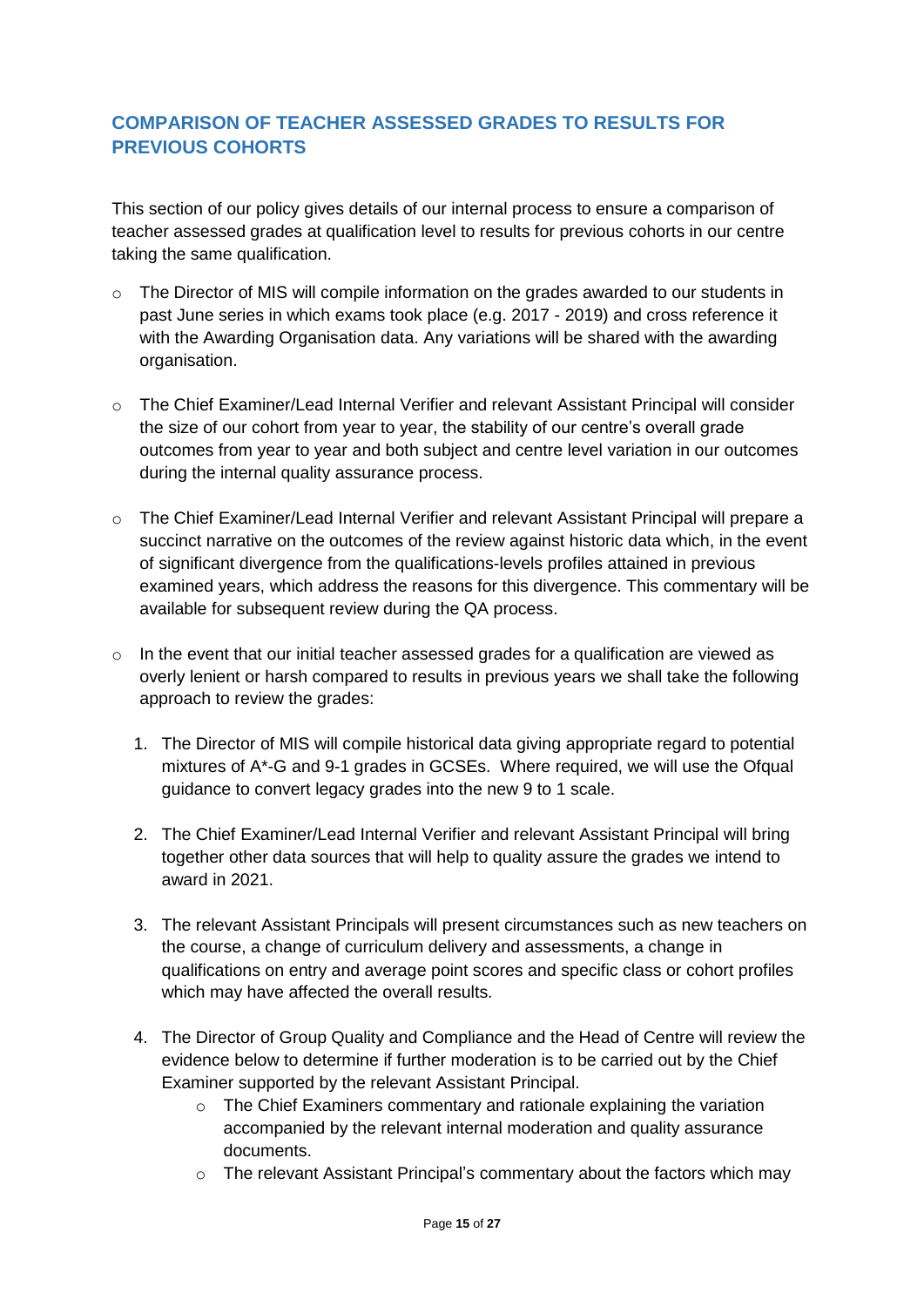have affected the overall results.

5. Grade amendments will not be made based on previous centre performance. **At all times it is the evidence of students' work that will form the basis for each student's grade.**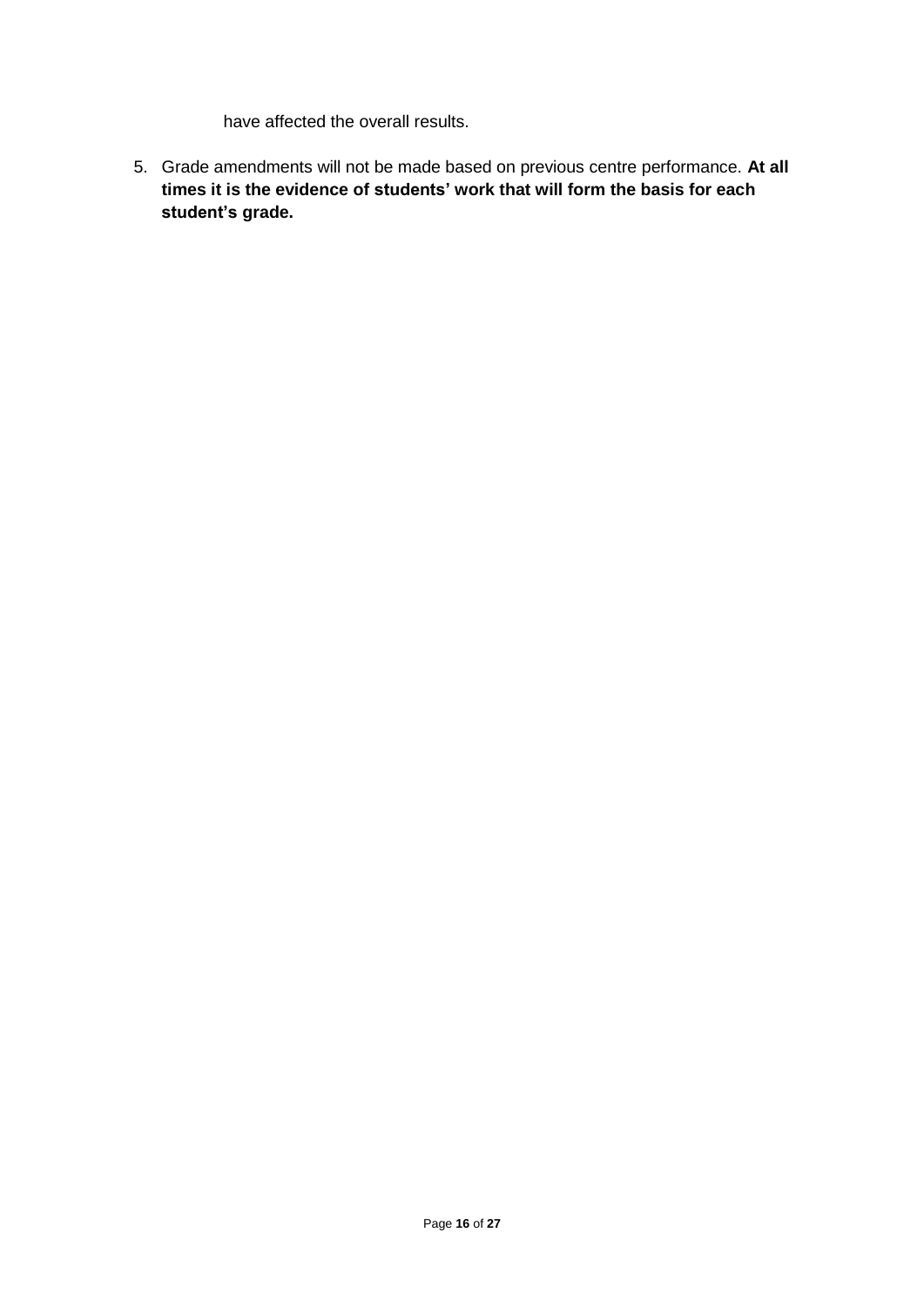## <span id="page-16-0"></span>**ACCESS ARRANGEMENTS AND SPECIAL CONSIDERATIONS**

This section of our policy outlines the approach our centre will take to provide students with appropriate access arrangements and take into account mitigating circumstances in particular instances.

#### <span id="page-16-1"></span>**Reasonable adjustments and mitigating circumstances (special consideration)**

- o Where students have agreed access arrangements or reasonable adjustments (for example a reader or scribe) we will make every effort to ensure that these arrangements are in place when the May 2021 assessments are being taken.
- o Where an assessment has taken place without an agreed reasonable adjustment or access arrangement, we will remove that assessment from the basket of evidence and alternative evidence will be obtained.
- $\circ$  Where illness or other personal circumstances might have affected performance in assessments used in determining a student's standard of performance, we will take account of this when making judgements and back it up with the Assessment Record.
- o We will record, as part of the Assessment Record, how we have incorporated any necessary variations to take account of the impact of illness or personal circumstances on the performance of individual students in assessments [\(Appendix 3\)](https://fecollegeslondon.sharepoint.com/:w:/r/sites/centralservices/Quality/Teacher%20Assessed%20Grade%202021/3.%20CCCG%20Documents/CCCG%20TAG%20Policy/4.%20Appendix_%203_Summer-2021-JCQ-Guidance-Assessment-Record-Variations%20for%20Individual%20Students.docx?d=waf5316a6646541b7a77d1744582036da&csf=1&web=1&e=Ld6RhV).
- $\circ$  To ensure consistency in the application of Special Consideration, we will ensure all teachers have read and understood the document: JCQ – [A guide to the special](https://www.jcq.org.uk/wp-content/uploads/2020/08/A-guide-to-the-spec-con-process-202021-Website-version.pdf)  [consideration process, with effect from 1 September 2020](https://www.jcq.org.uk/wp-content/uploads/2020/08/A-guide-to-the-spec-con-process-202021-Website-version.pdf) [\(Appendix 7\)](https://fecollegeslondon.sharepoint.com/:b:/r/sites/centralservices/Quality/Teacher%20Assessed%20Grade%202021/3.%20CCCG%20Documents/CCCG%20TAG%20Policy/7.%20Appendix_6_Summer-2021-Grade-Descriptors-GCSE.pdf?csf=1&web=1&e=KsGeJ9)

#### <span id="page-16-2"></span>**Addressing Disruption/Differentiated Lost Learning (DLL)**

This section of our policy gives details of our approach to address disruption or differentiated lost teaching.

- $\circ$  Teacher assessed grades will be determined based on evidence of the content that has been taught and assessed for each student. [Appendix](https://fecollegeslondon.sharepoint.com/:w:/r/sites/centralservices/Quality/Teacher%20Assessed%20Grade%202021/3.%20CCCG%20Documents/CCCG%20TAG%20Policy/3.%20Appendix_2_Summer-2021-JCQ-Guidance-Assessment-Evidence-Form-template.docx?d=we51bd7c973d94917b7178fe99ea09480&csf=1&web=1&e=fawxlj) 2 and [Appendix 3](https://fecollegeslondon.sharepoint.com/:w:/r/sites/centralservices/Quality/Teacher%20Assessed%20Grade%202021/3.%20CCCG%20Documents/CCCG%20TAG%20Policy/4.%20Appendix_%203_Summer-2021-JCQ-Guidance-Assessment-Record-Variations%20for%20Individual%20Students.docx?d=waf5316a6646541b7a77d1744582036da&csf=1&web=1&e=Ld6RhV) will be used as evidence to address disruption/differentiated lost learning (DLL).
- o The Head of Centre will confirm that the students have been taught sufficient content to form the basis for a grade.

#### <span id="page-16-3"></span>**OBJECTIVITY**

This section of our policy outlines the arrangements in place to ensure objectivity of decisions.

- o Staff will fulfil their duties and responsibilities in relation to relevant equality and disability legislation and in line with Ofqual's guide on making objective judgements (Appendix 8).
- o Senior Leaders, Curriculum Leaders and the Head of Centre will consider:
	- sources of unfairness and bias (situations/contexts, difficulty, presentation and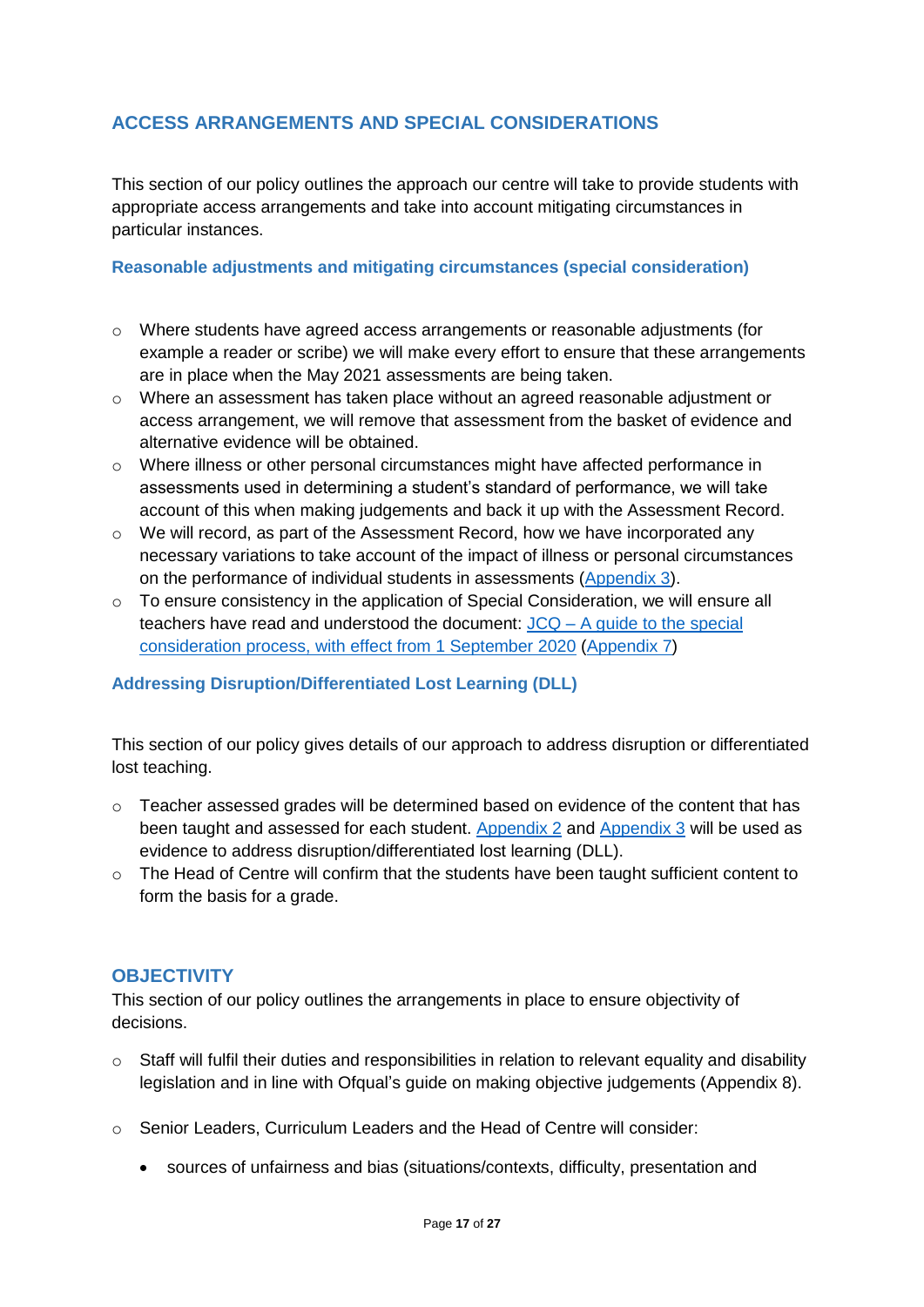format, language, conditions for assessment, marker preconceptions);

- how to minimise bias in questions and marking
- hidden forms of bias
- bias in teacher assessed grades.
- $\circ$  To ensure objectivity, all staff involved in determining teacher assessed grades will be made aware through training that:
	- unconscious bias can skew judgements:
	- the evidence presented should be valued for its own merit as an indication of performance and attainment;
	- teacher assessed grades should not be influenced by candidates' positive or challenging personal circumstances, character, behaviour, appearance, socioeconomic background, or protected characteristics;
	- unconscious bias is more likely to occur when quick opinions are formed
- $\circ$  Our internal standardisation process will help to ensure that there are different perspectives to the quality assurance process.

## <span id="page-17-0"></span>**RECORDING DECISIONS AND RETENTION OF EVIDENCE AND DATA**

This section of our policy outlines our arrangements to recording decisions and to retaining evidence and data.

- Teachers, Chief Examiners, managers and relevant Assistant Principals will maintain records that show how the teacher assessed grades process operated, including the rationale for decisions in relation to individual marks/grades.
- Evidence will be retained and maintained across a variety of tasks to develop a holistic view of each student's demonstrated knowledge, understanding and skills in the areas of content taught.
- Recording requirements for the various stages of the process will be put in place to ensure the accurate and secure retention of the evidence used to make decisions.
- All staff will comply with our obligations regarding data protection legislation.
- The grades will accurately reflect the evidence submitted.
- All evidence used to reach a grade will be retained electronically or on paper in a secure centre-based system that can be readily shared with our awarding organisation(s).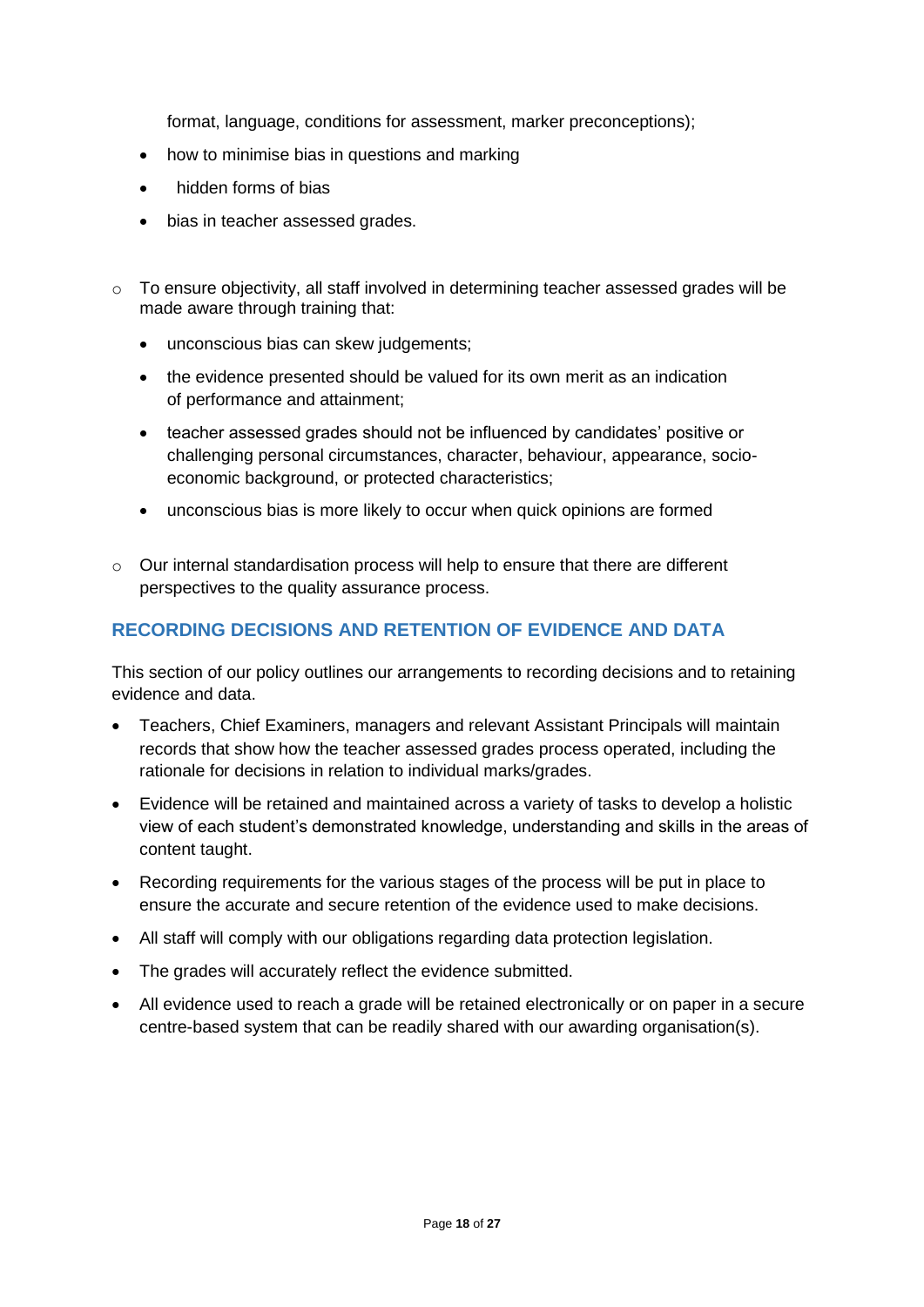## <span id="page-18-0"></span>**AUTHENTICATING EVIDENCE**

This section of our policy details the mechanisms in place to ensure that teachers are confident in the authenticity of evidence, and the process for dealing with cases where evidence is not thought to be authentic.

- o Robust mechanisms will be in place to ensure that teachers are confident that work used as evidence is the students' own and that no inappropriate levels of support have been given to students to complete it, either within the centre or with external tutors. These will include:
	- Ensuring that work presented as evidence was consistent for all students in that subject class or cohort.
	- Ensuring that all controlled assessments during remote education was supervised using the relevant technology.
	- The evidence provided is in line with the awarding organisation for the particular subject
	- Teachers must identify the level of authenticity assurance given for each piece of evidence used to inform the grade decision;
		- o High- exam room conditions were used in production of evidence
		- o Medium- evidence production was supervised by the teacher
		- o Low- evidence was produced by the learner unsupervised
	- Where a teacher uses evidence in the Low authenticity assurance category an additional authenticity validation statement is required by the teacher to verify the evidence is in keeping with the expected performance of the learner in comparison to the High and Medium category evidence [\(Appendix 2\)](https://fecollegeslondon.sharepoint.com/:w:/r/sites/centralservices/Quality/Teacher%20Assessed%20Grade%202021/3.%20CCCG%20Documents/CCCG%20TAG%20Policy/3.%20Appendix_2_Summer-2021-JCQ-Guidance-Assessment-Evidence-Form-template.docx?d=we51bd7c973d94917b7178fe99ea09480&csf=1&web=1&e=fawxlj).
- o It is understood that awarding organisations will investigate instances where it appears evidence is not authentic. The Centre will follow all guidance provided by awarding organisations to support these determinations of authenticity.

## <span id="page-18-2"></span><span id="page-18-1"></span>**CONFIDENTIALITY, MALPRACTICE AND CONFLICTS OF INTEREST Confidentiality**

This section of our policy details the measures in place in our centre to maintain the confidentiality of grades, while sharing information regarding the range of evidence on which the grades will be based.

- $\circ$  All staff involved will be made aware of the need to maintain the confidentiality of teacher assessed grades.
- $\circ$  All teaching staff will be briefed on the requirement to share details of the range of evidence on which students' grades will be based, while ensuring that details of the final grades remain confidential.
- o Relevant details from this policy, including requirements around sharing details of evidence and the confidentiality requirements, will be shared with students and their parents/guardians (where appropriate)*.*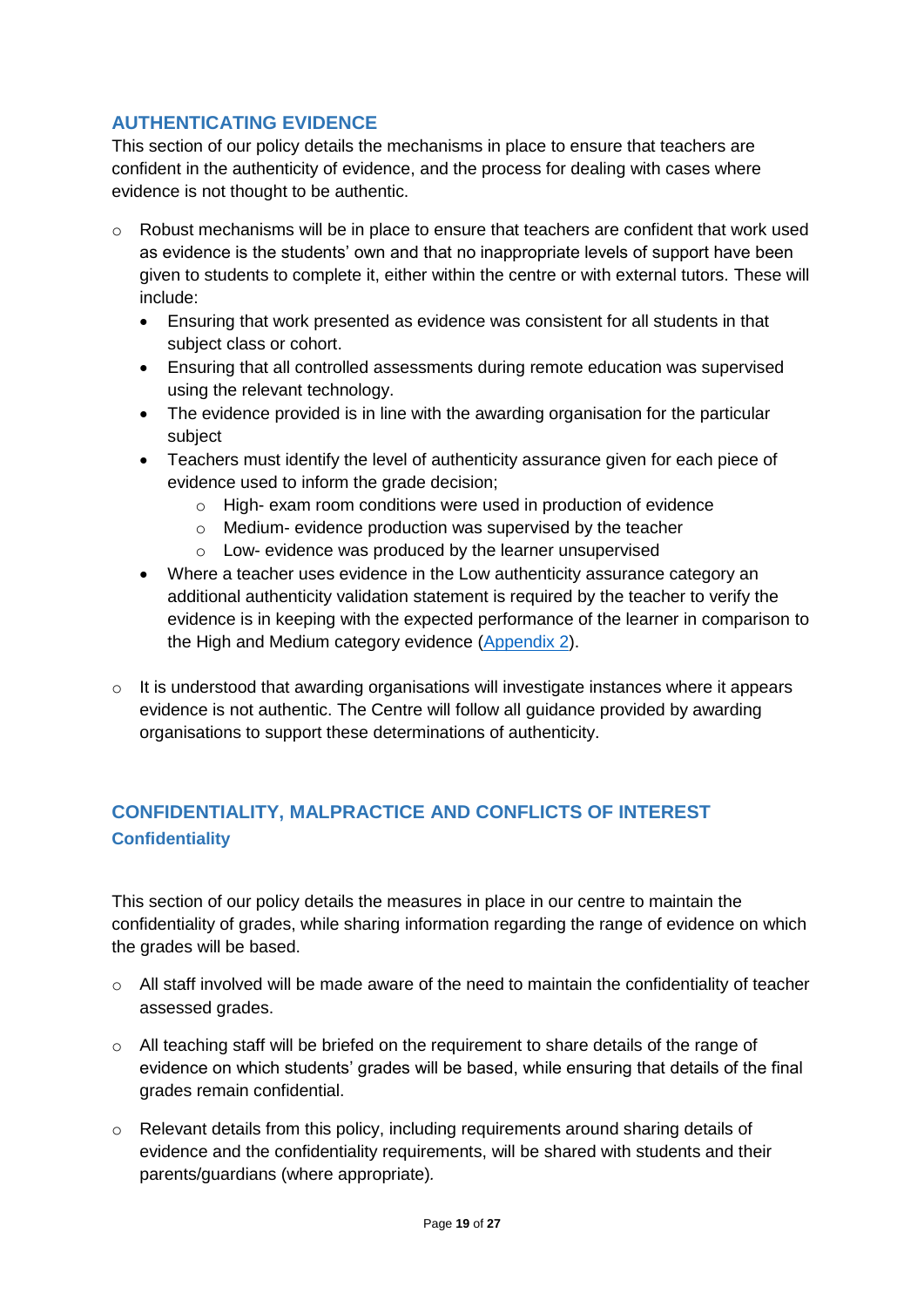#### <span id="page-19-0"></span>**Malpractice**

#### <span id="page-19-1"></span>**Staff malpractice**

This section of our policy outlines the measures in place to prevent malpractice and other breaches of exam regulations, and to deal with such cases if they occur.

- $\circ$  Our general centre policies regarding malpractice, maladministration and conflicts of interest have been reviewed to ensure they address the specific challenges of delivery in Summer 2021.
- $\circ$  All staff involved will be made aware of these policies, and will receive refresher training on them as necessary.
- o All staff involved will be informed of the specific types of malpractice which may affect the Summer 2021 series including:
	- Exam entries are created for students who had not studied the course of entry or had not intended to enter for June 2021.
	- Grades created for students who have not been taught sufficient content to provide the basis for that grade.
	- A teacher deliberately and inappropriately disregarding the centre's published policy when determining grades.
	- A teacher fabricating evidence of candidate performance to support an inflated grade.
	- A teacher deliberately providing inappropriate levels of support before or during an assessment, including deliberate disclosure of mark schemes and assessment materials, to support an inflated grade.
	- A teacher intentionally submitting inflated grades.
	- A teachers failure to retain evidence used in the determination of grades in accordance with the JCQ Grading guidance.
	- A systemic failure to follow the centre's policy in relation to the application of Access Arrangements or Special Consideration arrangements for students in relation to assessments used to determine grades.
	- A teacher's failure to take reasonable steps to authenticate student work.
	- A failure to appropriately manage Conflicts of Interest (COIs) within a centre.
	- A Head of Centre's failure to submit the required declaration when submitting their grades.
	- Grades being released to students (or their parents/carers) before the issue of results
	- Failure to cooperate with an awarding body's quality assurance, appeal or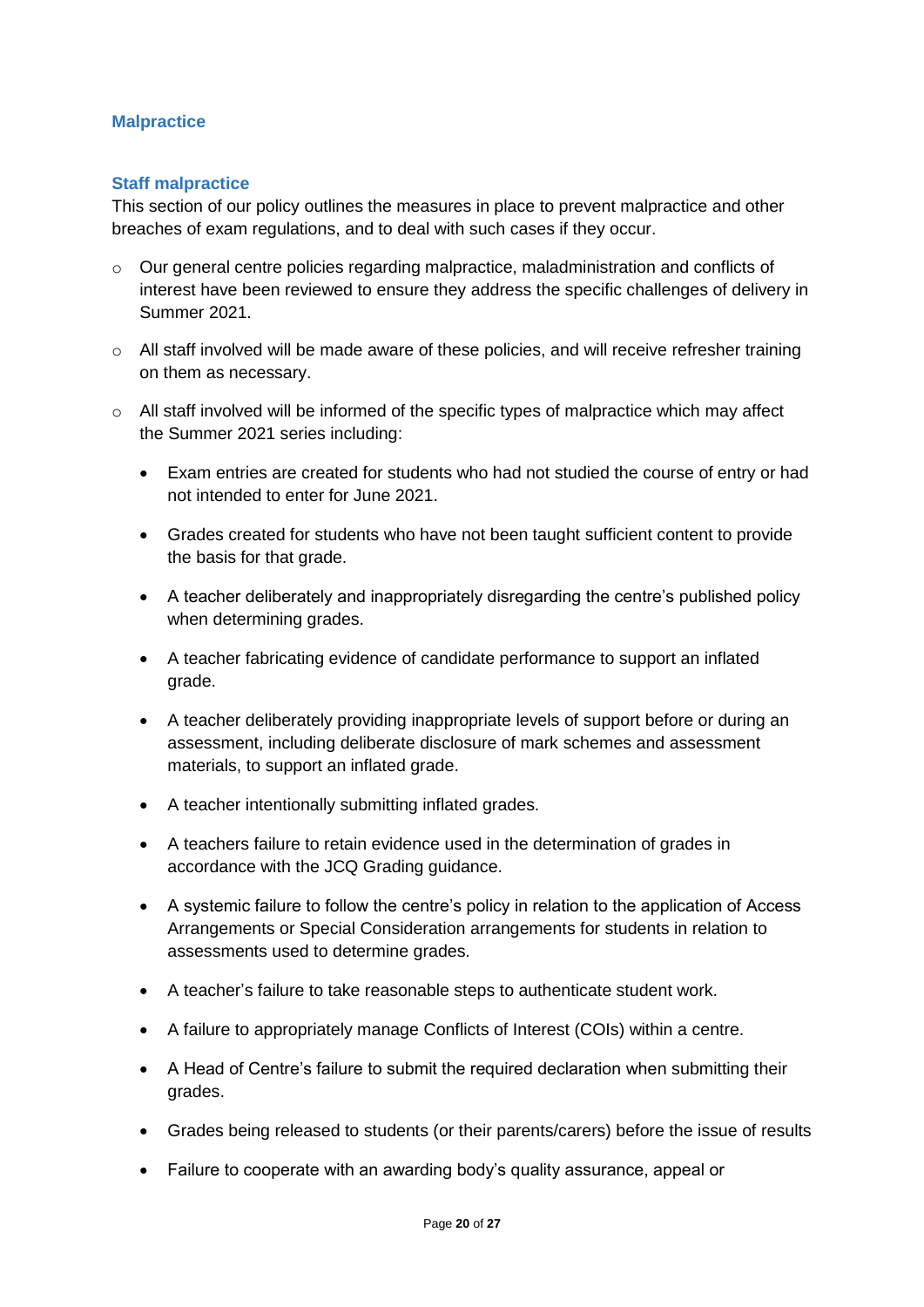investigation processes.

- Failure to conduct a centre review or submit an appeal when requested to do so by a student.
- The consequences of malpractice or maladministration as published in the JCQ guidance: *[JCQ Suspected](https://www.jcq.org.uk/exams-office/malpractice/jcq-suspected-malpractice-policies-and-procedures-2019-2020) Malpractice: Policies and Procedures* [\(Appendix 16\)](https://fecollegeslondon.sharepoint.com/:b:/r/sites/centralservices/Quality/Teacher%20Assessed%20Grade%202021/3.%20CCCG%20Documents/CCCG%20TAG%20Policy/17.%20Appendix_16_JCQ_Malpractice_20-21_v2-1.pdf?csf=1&web=1&e=wlPbeQ) and including the risk of a delay to students receiving their grades, up to, and including, removal of centre status have been outlined to all relevant staff.

#### <span id="page-20-0"></span>**Student malpractice**

- $\circ$  It is possible that some students may attempt to influence their teachers' judgements about their grades.
	- Students might attempt to gain an unfair advantage during the centre's process by, for example, submitting fabricated evidence or plagiarised work. Such incidents would constitute malpractice and teachers are required to report these to the Chief Examiner.
	- Students, or individuals acting on behalf of a student, such as parents/carers, might also try to influence grade decisions by applying pressure to centres or their teachers. The awarding organisations anticipate that the majority of such instances will be dealt with by the centre internally – in such cases, the Chief Examiner is required to retain clear and reliable records of the circumstances and the steps taken, and that students are made aware of the outcome.
- $\circ$  However, if a student continues to inappropriately attempt to pressure centre staff then please inform the Director of Group Quality &Compliance who will report to the relevant awarding organisation using the JCQ M1 form [\(Appendix 12\)](https://fecollegeslondon.sharepoint.com/:w:/r/sites/centralservices/Quality/Teacher%20Assessed%20Grade%202021/3.%20CCCG%20Documents/CCCG%20TAG%20Policy/13.%20Appendix_12_Malpractice-MP-1-Candidate-2019-2020.docx?d=w9915b59de3ad41269f9bb54ad5377de3&csf=1&web=1&e=dxfJlR). The awarding organisations will contact the centre if we receive credible allegations that such pressure has been applied in order that appropriate steps can be taken.
- o In all the scenarios listed above, as well as any others that have not been explicitly identified here, the *JCQ Suspected malpractice Policies and Procedures 2020-2021* [\(Appendix 16\)](https://fecollegeslondon.sharepoint.com/:b:/r/sites/centralservices/Quality/Teacher%20Assessed%20Grade%202021/3.%20CCCG%20Documents/CCCG%20TAG%20Policy/17.%20Appendix_16_JCQ_Malpractice_20-21_v2-1.pdf?csf=1&web=1&e=oggw9Z) continues to apply.

#### <span id="page-20-1"></span>**Conflicts of Interest**

This section of our policy outlines the measures in place to address potential conflicts of interest.

- o To protect the integrity of assessments, all staff involved in the determination of grades must declare any conflict of interest such as relationships with students to our Head of Centre for further consideration.
	- All staff are required to complete the online declaration of conflict of interest form.
	- All conflicts of interest declared are passed onto the Head of Exams
- o The Head of Exams supported by the Head of Centre will take appropriate action to manage any conflicts of interest arising with centre staff in accordance with the JCQ documents - [General Regulations for Approved Centres, 1 September 2020 to 31 August](https://www.jcq.org.uk/wp-content/uploads/2020/09/Gen_regs_approved_centres_20-21_FINAL.pdf)  [2021](https://www.jcq.org.uk/wp-content/uploads/2020/09/Gen_regs_approved_centres_20-21_FINAL.pdf) [\(Appendix 9\)](https://fecollegeslondon.sharepoint.com/:b:/r/sites/centralservices/Quality/Teacher%20Assessed%20Grade%202021/3.%20CCCG%20Documents/CCCG%20TAG%20Policy/10.%20Appendix_9_Gen_regs_approved_centres_20-21_FINAL.pdf?csf=1&web=1&e=mGO0A3)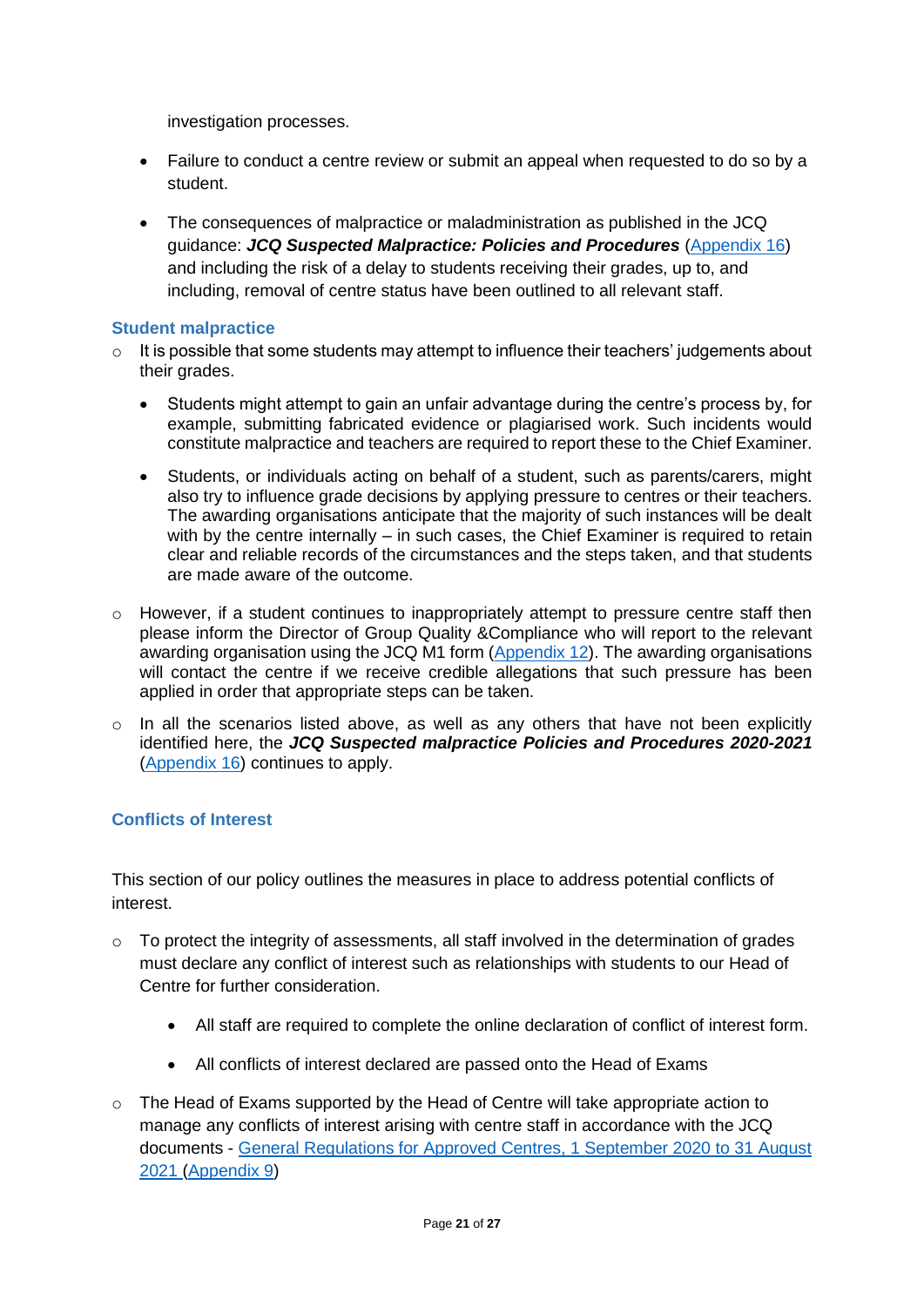o We will also carefully consider the need to separate duties and personnel to ensure fairness in later process reviews and appeals.

## <span id="page-21-0"></span>**PRIVATE CANDIDATES**

o Our Centre shall not accept private candidates and so no measures are needed at arriving at their grades.

#### <span id="page-21-1"></span>**External Quality Assurance**

This section of our policy outlines the arrangements in place to comply with awarding organisation arrangements for External Quality Assurance of teacher assessed grades in a timely and effective way.

- o The Centre will participate in the 3 stages of the external quality assurance process:
	- **Centre Policy Review**: This involves submitting the Centre Policy for awarding grades in 2021 to the relevant awarding organisations. This is then reviewed and either '*accepted*' or there is a follow up by the awarding organisation to update the policy.
	- **Virtual Centre Visits**: Where the Centre Policy suggests that further support and guidance may be required, centres will be contacted to arrange a virtual centre visit by the awarding organisation. These visits will take place in May and June. The visits will be conducted virtually. They are likely to be held via Microsoft Teams or Zoom, and details will be confirmed at a later date.
	- **Post-submission sampling**: The final stage of the quality assurance process is to confirm that centres have implemented what was in their submitted policies and that their submitted grades reflect this. The sampling process will provide confidence that the grades awarded by awarding organisations across the system command assurance. The sampling process will take place following the submission of grades by centres. *Targeted sampling* (informed by the outcomes of Stage 1; Stage 2 policy review checks, where a centre's overall results profile for this year's cohort appears to diverge significantly compared to the profiles for cohorts from previous years when exams have taken place; and centres where awarding organisations had concerns about their policy) and in addition, *random sampling* will ensure appropriate subject/qualification, geographical and centretype coverage by the awarding organisations.
- $\circ$  All staff involved have been made aware of the awarding organisation requirements for External Quality Assurance as set out in the **JCQ Guidance** [\(Appendix 1\)](https://fecollegeslondon.sharepoint.com/:b:/r/sites/centralservices/Quality/Teacher%20Assessed%20Grade%202021/3.%20CCCG%20Documents/CCCG%20TAG%20Policy/2.%20Appendix_1_JCQ-Guidance-on-the-Determination-of-Grades-for-A-AS-Levels-and-GCSEs-Summer-2021%20(1).pdf?csf=1&web=1&e=JyJdf6).
- $\circ$  All necessary records of decision-making in relation to determining grades have been properly kept and can be made available for review as required.
- o All student evidence on which decisions regarding the determination of grades has been retained and can be made available for review as required.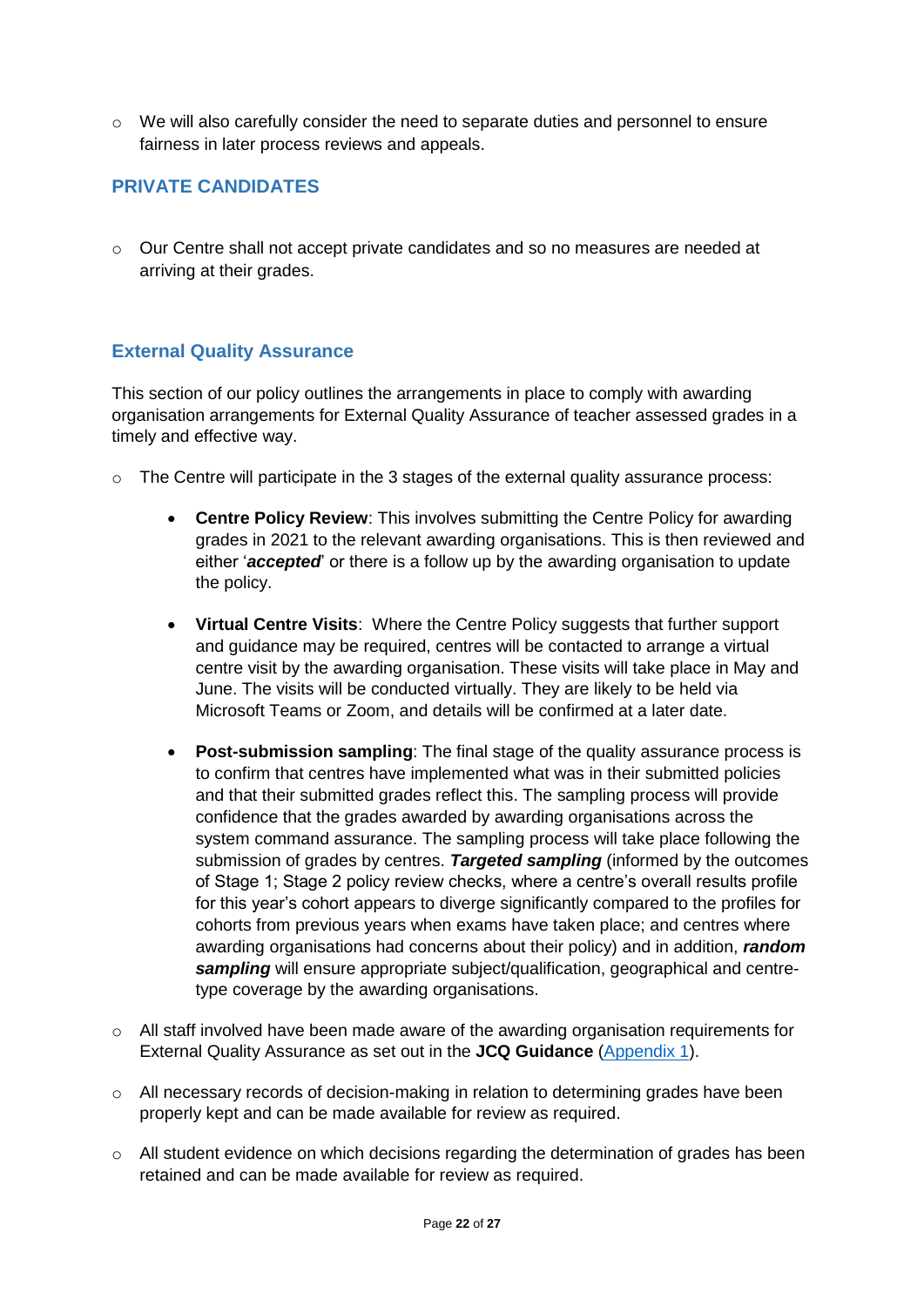- $\circ$  Instances where student evidence used to decide teacher assessed grades is not available, for example where the material has previously been returned to students and cannot now be retrieved, will be clearly recorded on the appropriate documentation.
- $\circ$  All staff involved will be briefed on the possibility of interaction with awarding organisations during the different stages of the External Quality Assurance process and can respond promptly and fully to enquiries, including attendance at Virtual Visits should this prove necessary.
- o Arrangements are in place to respond fully and promptly to any additional requirements/reviews that may be identified as a result of the External Quality Assurance process.
- o Staff have been made aware that a failure to respond fully and effectively to such additional requirements may result in further action by the awarding organisations, including the withholding of results.

## <span id="page-22-0"></span>**RESULTS**

This section of our policy outlines our approach to the receipt and issue of results to students and the provision of necessary advice and guidance.

- $\circ$  All staff involved will be made aware of the specific arrangements for the issue of results in Summer 2021, including the issuing of A/AS and GCSE results in the same week.
- o Arrangements will be made to ensure the necessary staffing, including exams office and support staff, to enable the efficient receipt and release of results to our students.
- o Arrangements will be in place for the provision of all necessary advice, guidance and support, including pastoral support, to students on receipt of their results.
- o Such guidance will include advice on the appeals process in place in 2021 (see below).
- o Appropriate staff will be available to respond promptly to any requests for information from awarding organisations, for example regarding missing or incomplete results, to enable such issues to be swiftly resolved.
- $\circ$  Students and Parents/guardians have been made aware of arrangements for results days.
- o The results will be released earlier this summer:
	- A level results day/Level  $3 \text{ VTQs}$  10<sup>th</sup> August 2021
	- GCSE results day/Level 2 VTQs 12<sup>th</sup> August 2021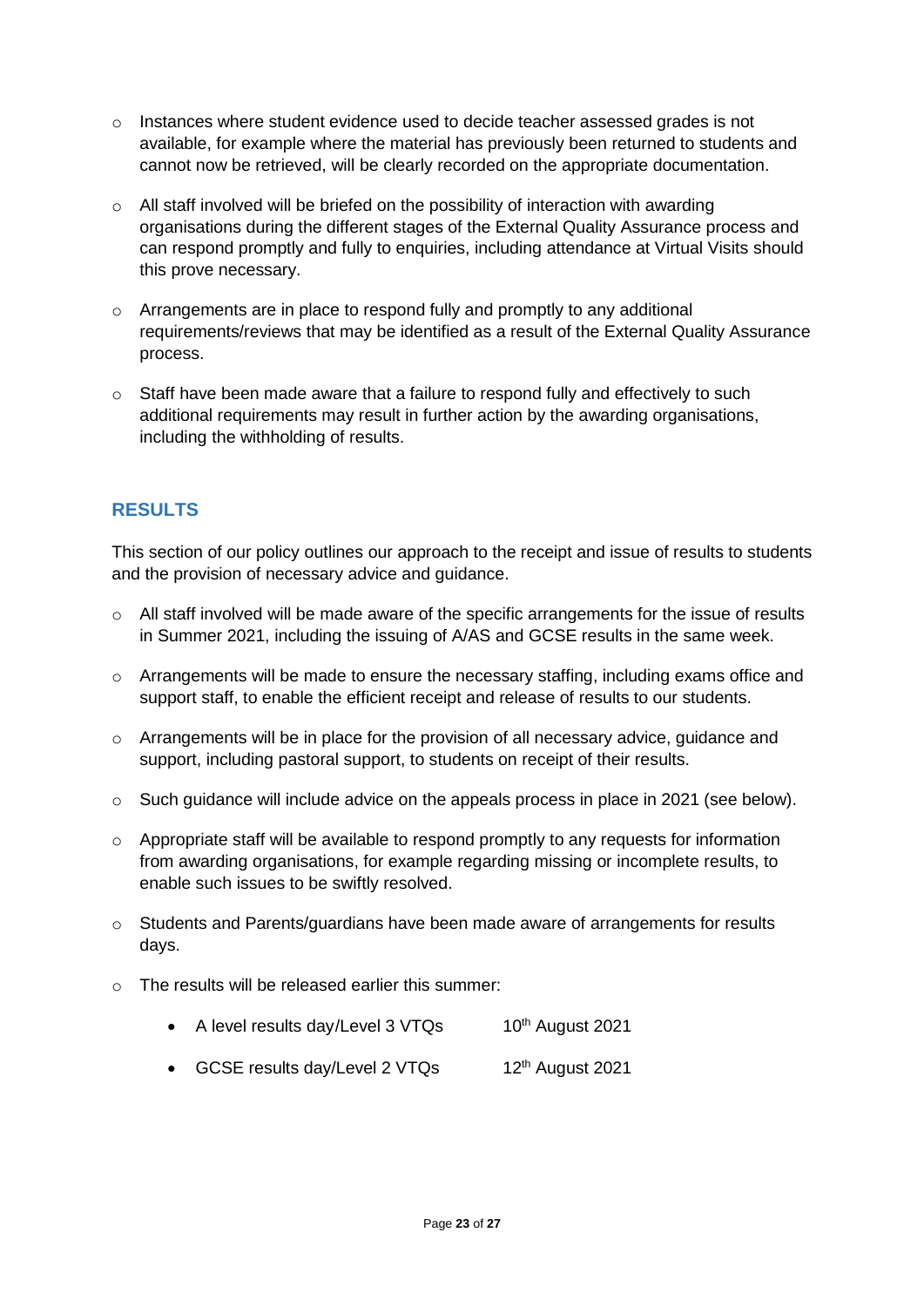#### <span id="page-23-0"></span>**APPEALS**

This section of our policy outlines our approach to Appeals, to ensure that they are handled swiftly and effectively, and in line with JCQ requirements.

- $\circ$  All staff involved have been made aware of the arrangements for, and the requirements of, appeals in Summer 2021, as set out in the **JCQ Guidance** [\(Appendix 1\)](https://fecollegeslondon.sharepoint.com/:b:/r/sites/centralservices/Quality/Teacher%20Assessed%20Grade%202021/3.%20CCCG%20Documents/CCCG%20TAG%20Policy/2.%20Appendix_1_JCQ-Guidance-on-the-Determination-of-Grades-for-A-AS-Levels-and-GCSEs-Summer-2021%20(1).pdf?csf=1&web=1&e=JyJdf6). There are 2 stages of the appeals process - The Centre Review (stage 1) and the Appeals to the Awarding Organisation (stage 2). Either the Centre or the student can apply to Ofqual's Exam Procedures Review Services (EPRS) to review the process undertaken by the awarding organisation in the event that a procedural error is made by the Awarding Organisation.
- o The following ground of appeal will be considered:
	- At stage 1: The centre made an administrative error, e.g. an incorrect grade was submitted; an incorrect assessment mark was used when determining the grade.
	- At stages 1 and 2: The centre did not apply a procedure correctly, such as the centre did not follow its Centre Policy, did not undertake internal quality assurance, did not take account of access arrangements or mitigating circumstances such as illness.
	- At stage 2: The awarding organisation made an administrative error, e.g. the grade was incorrectly changed by the awarding organisation during the processing of grades.
	- At stage 2: The student considers that the centre made an unreasonable exercise of academic judgement in the choice of evidence from which to determine the grade and/or the determination of the grade from that evidence.
- o Internal arrangements will be in place for the swift and effective handling of Centre Reviews in compliance with the requirements.
- o All necessary staff have been briefed on the process for, and timing of, such reviews, and will be available to ensure their prompt and efficient handling.
- o Leaners will be appropriately guided as to the necessary stages of appeal.
- o Arrangements will be in place for the timely submission of appeals to awarding organisations, including any priority appeals, for example those on which university places depend.
- $\circ$  The schedule for Priority appeals (university places depend on them) is provided below:
	- 10 August to 7 September: priority appeals window
	- 10 August to 16 August: student requests centre review
	- 10 August to 20 August: centre conducts centre review
	- 11 August to 23 August: centre submits appeal to awarding organisation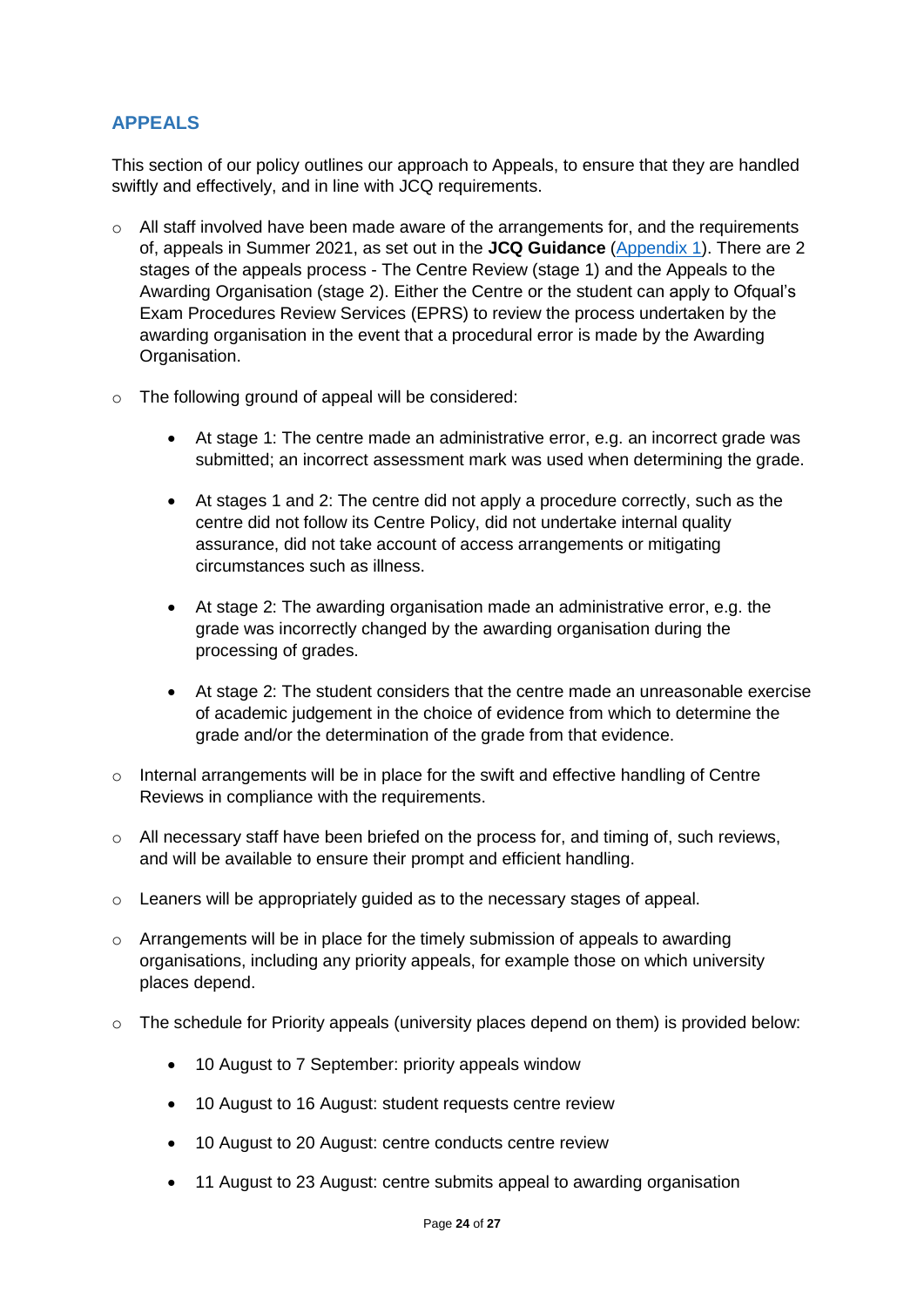- o The schedule for non-priority appeals is provided below:
	- 10 August to end October: majority of non-priority appeals take place
	- 10 August to 3 September: student requests centre review
	- 10 August to 10 September: centre conducts centre review
	- 11 August to 17 September: centre submits appeal to awarding organisation
- o Arrangements will be in place to obtain the written consent of students to the initiation of appeals, and to record their awareness that grades may go down as well as up on appeal.
- o Appropriate information on the appeals process will be provided to parents/carers [\(Appendix 11\)](https://fecollegeslondon.sharepoint.com/:b:/r/sites/centralservices/Quality/Teacher%20Assessed%20Grade%202021/3.%20CCCG%20Documents/CCCG%20TAG%20Policy/12.%20Appendix-11-JCQ-Guidance-for-Students-and-Parents-on-Summer-2021.pdf?csf=1&web=1&e=5hPctw).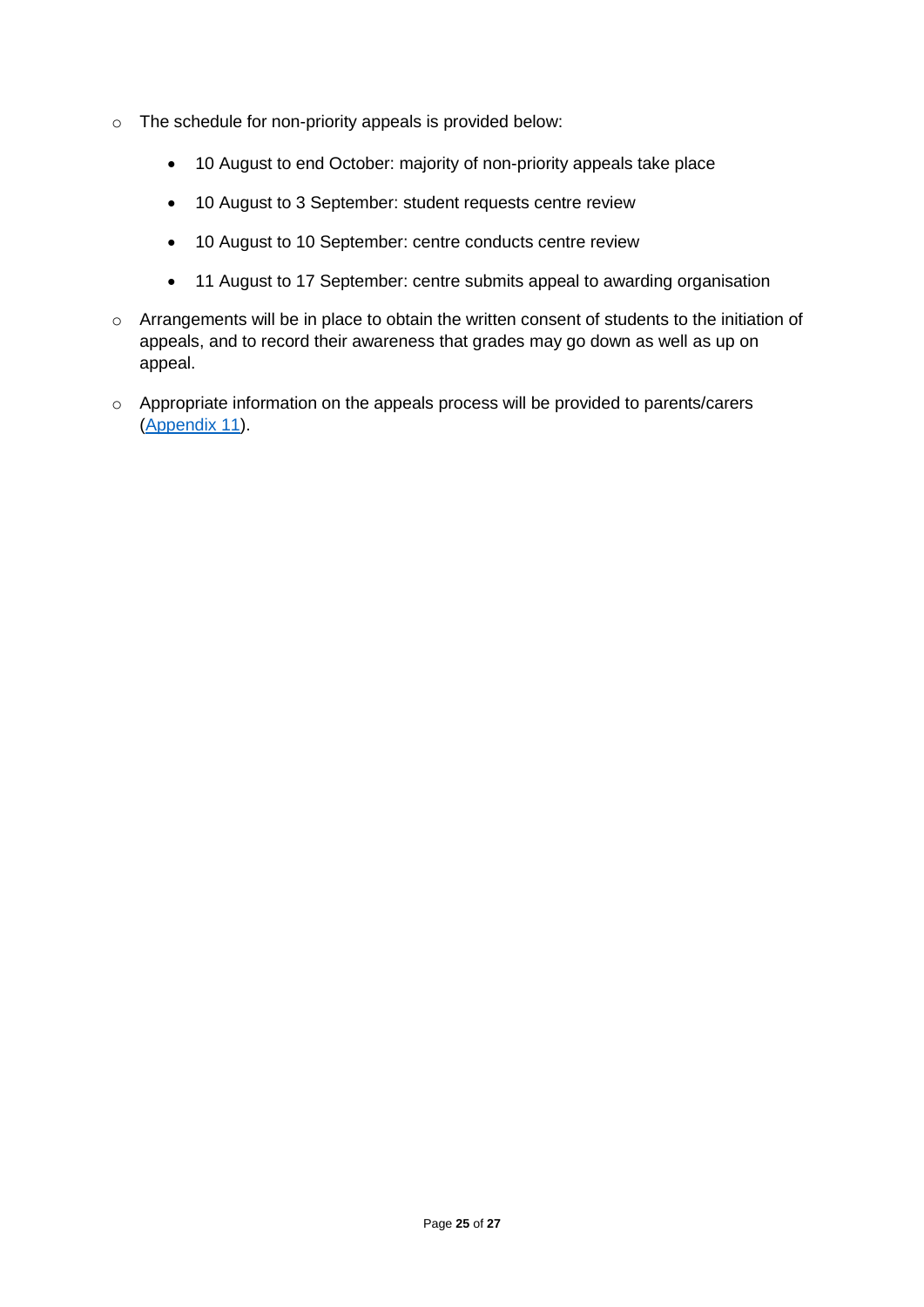## <span id="page-25-0"></span>**ASSOCIATED DOCUMENTS**

This section of our policy lists all the documents that have a bearing on the policy and may be a useful reference material for users of the policy.

- o [JCQ-Guidance-on-the-Determination-of-Grades-for-A-AS-Levels-and-GCSEs-Summer-](https://www.jcq.org.uk/wp-content/uploads/2021/03/JCQ-Guidance-on-the-Determination-of-Grades-for-A-AS-Levels-and-GCSEs-Summer-2021.pdf)[2021.](https://www.jcq.org.uk/wp-content/uploads/2021/03/JCQ-Guidance-on-the-Determination-of-Grades-for-A-AS-Levels-and-GCSEs-Summer-2021.pdf)
- o [JCQ-Guidance-for-Students-and-Parents-on-Summer-2021.](https://www.jcq.org.uk/wp-content/uploads/2021/03/JCQ-Guidance-for-Students-and-Parents-on-Summer-2021.pdf)
- o [Guidance: Information for heads of centre, heads of department and teachers on the](https://www.gov.uk/government/publications/submission-of-teacher-assessed-grades-summer-2021-info-for-teachers/information-for-heads-of-centre-heads-of-department-and-teachers-on-the-submission-of-teacher-assessed-grades-summer-2021-html)  [submission of teacher assessed grades: summer 2021,](https://www.gov.uk/government/publications/submission-of-teacher-assessed-grades-summer-2021-info-for-teachers/information-for-heads-of-centre-heads-of-department-and-teachers-on-the-submission-of-teacher-assessed-grades-summer-2021-html) Ofqual, 24 March 2021
- o [Guidance: Information for centres about making objective judgements in relation to](https://assets.publishing.service.gov.uk/government/uploads/system/uploads/attachment_data/file/970916/6749-4_Information_for_centres_about_making_objective_judgements.pdf)  [awarding qualifications in 2021,](https://assets.publishing.service.gov.uk/government/uploads/system/uploads/attachment_data/file/970916/6749-4_Information_for_centres_about_making_objective_judgements.pdf) Ofqual February 2021 (Ofqual/21/6749/4)
- o [Direction from the Secretary of State for Education to Ofqual's Chief Regulator,](https://www.gov.uk/government/publications/direction-issued-to-ofqual) Department for Education, 25 February 2021
- o [General Qualifications Alternative Awarding Framework,](https://assets.publishing.service.gov.uk/government/uploads/system/uploads/attachment_data/file/972545/6768-3_General_qualificatons_alternative_awarding_framework.pdf) Ofqual, 24 March 2021
- o Interim [Guidance for Centres Accepting Private Candidate Entries for GCSE, AS and A](https://www.jcq.org.uk/wp-content/uploads/2021/03/JCQ_Interim-Guidance-for-Private-Candidate-Centres.pdf)  [level qualifications in Summer 2021](https://www.jcq.org.uk/wp-content/uploads/2021/03/JCQ_Interim-Guidance-for-Private-Candidate-Centres.pdf) released on 15 March 2021 has been incorporated into the section on: Guidance for exam centres accepting Private Candidates.
- o JCQ Guidance Assessment Record Template Summer 2021
- o JCQ Guidance Head of Department Checklist
- o [JCQ Guidance Worked Examples](https://www.jcq.org.uk/wp-content/uploads/2021/03/Summer-2021-JCQ-Guidance-WorkedExamples.pdf)
- o [JCQ Grade Descriptors for A & AS Levels](https://www.jcq.org.uk/wp-content/uploads/2021/03/Summer-2021-Grade-Descriptors-A-AS-Levels.pdf)
- o [JCQ Grade Descriptors for GCSE](https://www.jcq.org.uk/wp-content/uploads/2021/03/Summer-2021-Grade-Descriptors-GCSE.pdf)
- o [JCQ Guidance on Retention of Evidence](https://www.jcq.org.uk/wp-content/uploads/2021/03/Retention-of-evidence.pdf)
- o [JCQ Guide to the Special Consideration Process 202021](https://www.jcq.org.uk/wp-content/uploads/2020/10/AA_regs_20-21_FINAL.pdf)
- o [General Regulations for Approved Centres 202021](https://www.jcq.org.uk/wp-content/uploads/2020/09/Gen_regs_approved_centres_20-21_FINAL.pdf)
- o [CCCG Assessment Malpractice and maladministration Policy](https://fecollegeslondon.sharepoint.com/:b:/r/sites/centralservices/policies%26strategies/Group%20Policies/Assessment%20Malpractice%20and%20Malad%20Policy%20.pdf?csf=1&web=1&e=doN8Py)
- o [CCCG Assessment Academic Appeals Policy](https://fecollegeslondon.sharepoint.com/:b:/r/sites/centralservices/policies%26strategies/Group%20Policies/Assessment%20Academic%20Appeals%20Policy.pdf?csf=1&web=1&e=G9DplQ)
- o [CCCG Assessment Policy](https://fecollegeslondon.sharepoint.com/:b:/r/sites/centralservices/policies%26strategies/Group%20Policies/Assessment%20Policy.pdf?csf=1&web=1&e=GzgPii)
- o [CCCG Assessment Review Policy](https://fecollegeslondon.sharepoint.com/:b:/r/sites/centralservices/policies%26strategies/Group%20Policies/Assessment%20Review%20Policy.pdf?csf=1&web=1&e=Jb703y)